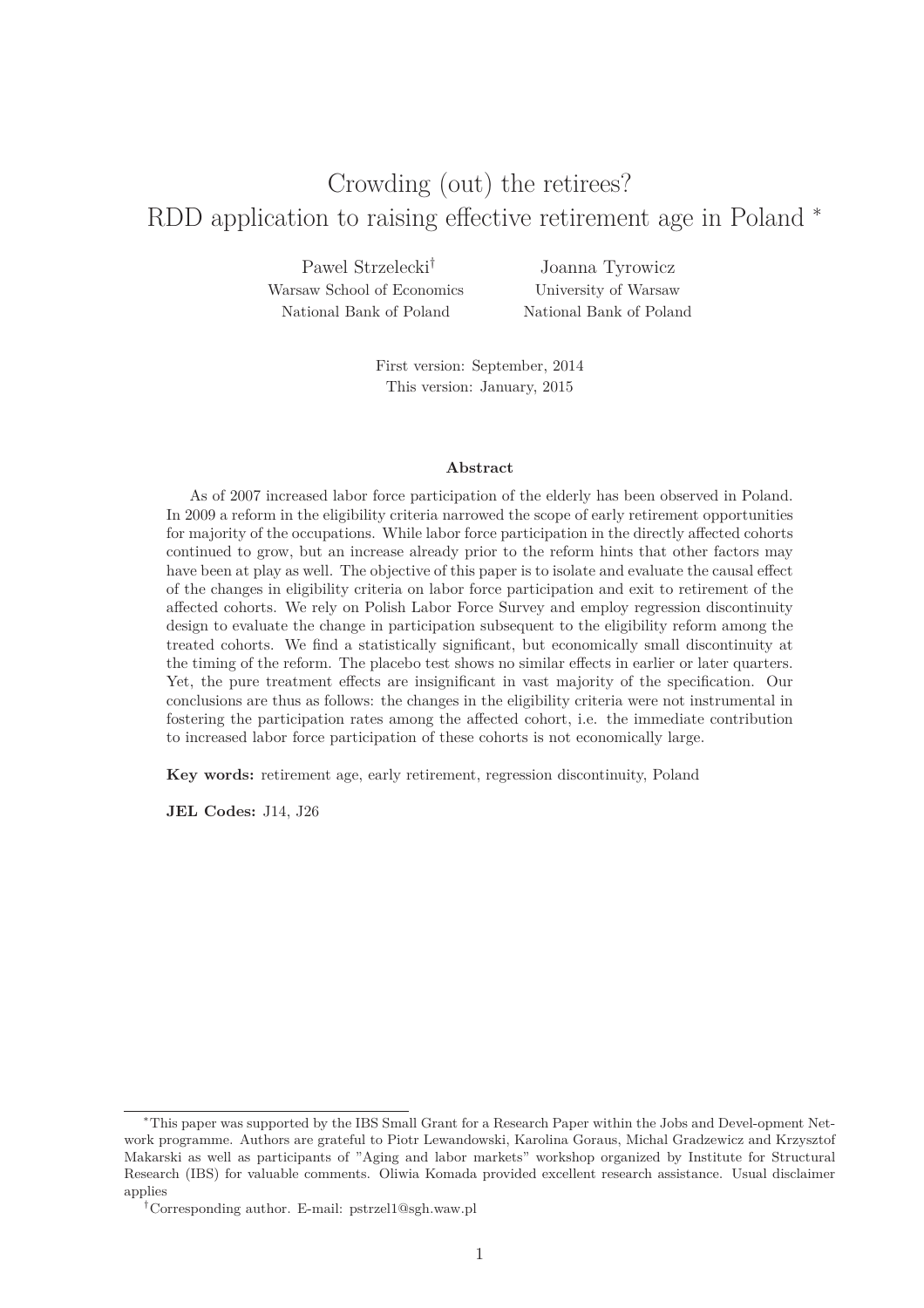# **1 Introduction**

Some of the transition economies adopted policies encouraging early exit to retirement in the early stages of shift from centrally planned to market based system. The rationale for such choice was typically twofold. First, a newly emerging market economy required a different skill composition of the workforce, whereas the training programs on a large scale seemed prohibitively expensive.<sup>1</sup> Early retirement schemes were applied universally (e.g. for all workers with sufficiently long overall tenure) or specifically (special privileges within professions or industries). While in the short run these instruments facilitated transition for the elderly workers providing a safety net, over the next decades the cohorts of young retirees reinforced the pressure from longevity on the pension expenditure. Moreover, in some of these countries, early retirement entitlements were prolonged for subsequent cohorts as well, reinforcing further the pressure on pension expenditure which came from the fact more numerous post-war cohorts reaching retirement age.

Poland is a fairly extreme case of these general tendencies. The minimum eligibility retirement age was 60 for women and 65 for men, but in early transition with 20/25 years of working experience one could retire as early as 55/60. Second, in some professions the minimum eligibility retirement age was not set, whereas the experience requirement was as low as 15 years, resulting in 40-year olds with entitlement to a pension benefit. While these additional privileges concerned only a small fraction of professions, they were decided on in a tripartite dialog, usually under a threat of strike. Given this situation there were numerous efforts to remove the so-called early retirement schemes in general. After a couple of failed legal attempts, as of January 1st 2009, minimum eligibility retirement age was set universally back to 60/65 for all workers in combination with a requirement of working experiencing exceeding 25 years. The only exceptions were based on the so-called medical criteria and concerned individual professions rather than industries. The final legislation was passed in 4th quarter of 2008, leaving little room to workers to adapt to the changed legal rules.

Given these legal constraints, we treat the legislative change as a natural experiment and hope to explore room for potential discontinuity in labor force participation as well as exits to retirement between the siding cohorts of workers. Using detailed individual data from the Polish Labor Force Survey we are able to identify pension eligibility depending on the state of the legislation (i.e. both pre- and post-change). We can thus compare activity and exits to retirement between eligible and ineligible at different points in time, accounting also for loosing the eligibility due to legal changes and remaining eligible despite the legal changes. Our focus remains on individuals aged 50+, i.e. those who could consider the option of early retirement at all. With all these prerequisites, the choice of regression discontinuity design seems natural. It is also well founded in the recent literature, see Van Der Klaauw (2008) as well as Battistin et al. (2009a).

With this paper we hope to contribute to the literature in three ways. First, rather than focusing on the differences in statuses, we provide an analysis of discontinuities in transitions from activity to retirement. Thanks to the panel dimension of the data we observe directly flows into retirement/inactivity, controlling for age cohort. Second, we complement a pure discontinuity in cohort analysis with a fuzzy design, because in addition to age eligibility we also analyse the effects of changes in the occupational eligibility. Finally, we also provide a benchmark for the estimates in the actual quarter of the reform. We account for confounding environment, such as the labor market status of the spouse (retired/active), individual labor market outlooks (e.g. educational level, employment in sunset industries) as well as other household level characteristics (e.g. the "double sandwich" hypothesis for women). We also perform a placebo test, i.e. compare the outcomes of the cohorts affected by the legislation to other cohorts, who faced similar choice, but were not induced by the changes in the eligibility rules.

The findings of our study point to little or effectively no treatment effect of the eligibility reform. Increased labor force participation of the elderly, observed as of 2007, does not seem to be driven by the access to early pension benefits (or lack thereof). We are thus unable to build a causal link from the legislative changes to individual choices. This is not to say, however, that reducing the scope of privileges concerning early retirement was pointless. Neither do we claim that the long run effects of these changes are negligible. Rather we argue that the cohorts directly affected by the legislative changes would have remained more active even in the absence of the reform to a similar extent. The sources of this stronger labor market attachment, thus, still remain to be explored.

<sup>&</sup>lt;sup>1</sup>In addition, political arguments could have been at play, such as the lump of labor fallacy.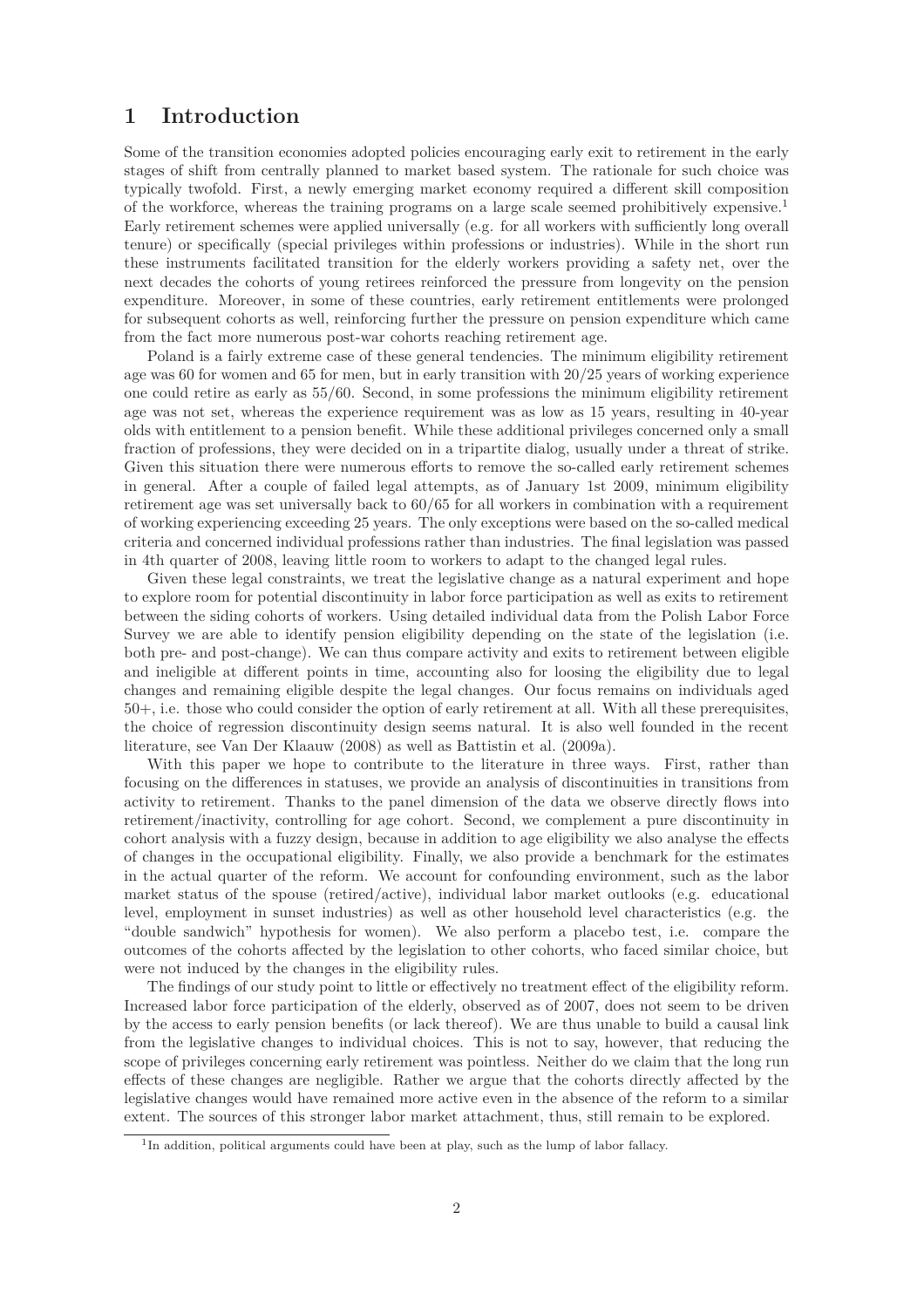This paper is structured as follows. We start from a brief review of the literature. We then move to describe the details of the reform, thus giving insights into our identification strategy. We describe data in detail in section 4, emphasizing patterns that can be important for the evaluation of the treatment effects. Section 5 discusses the findings of our analyses and the counter-factual experiments. In the concluding section we try to provide some guidance to future efforts to raise the effective retirement age.

### **2 Experience from earlier empirical literature**

Population aging is observed in the most of the western countries. It creates increasing burden on old age security and pension systems. This long run fiscal imbalance becomes acute with cyclical fiscal tensions, such as the one imposed by the global financial crisis. The necessity to reduce public expenditure frequently forces governments to limit the access to early retirement schemes, as has recently been observed in a number of advanced economies, see OECD (2012). This tendency is also projected into the future (European Commission 2012, p. 39).

Most studies suggest that excessively wide eligibility is the main reason for low labor force participation (LFP) of the elderly, e.g. Duval (2003) or Blundell et al. (2002), Quinn (1977). However, in some cases eligibility reforms in the pension system can be offset by growing take-up of alternative social security benefits, as has been argued forcefully by Lammers et al. (2013). That is why the success of pension reforms depends on the labor market decisions made by the affected individuals. Clearly, outdated skills and low employability are often cited as reasons for claiming pension benefits as early as possible, see Bosch and ter Weel (2013). This tendency may be further reinforced if the pension system is not equipped with adequate incentives. For example, if the pay off to staying longer in the labor market is not actuarially fair, leaving early is economically rational, see Hairault et al. (2010).

On the other hand, labor force participation of the older individuals can change independently of the pension system incentives and their reforms. First, cohort effects are in general difficult to be separated from other time-specific factors, see Balleer et al. (2009). The past decades have brought about substantial changes in many aspects that affect participation decisions, notably human capital has increased substantially, health status has improved and the household structure has changed. Healthier and better educated new-coming cohorts are likely to *prefer* longer labor market activity, thus affecting labor force participation of the elderly even without changes in the pension systems. Indeed, there is some evidence, that reforms have only minor effects on labor force participation if they concern persons that would be inactive anyway (Baker and Benjamin 1999).

Given the confounding of the cohort effects with the potential treatment effect of a policy change, approach based on regression discontinuity is an attractive method to evaluate the extent of direct policy impact. Indeed, the changes in the behavior of persons due to changes in eligibility pension benefits is typically sharp and unique in time, see Van Der Klaauw (2008). The variety of studies which apply regression discontinuity to assessing the effects of changes in benefits on labor force participation is large and growing, recent examples include Barrientos and Villa (2013), Chen and Klaauw (2008), Lemieux and Milligan (2008) etc.<sup>2</sup>

This established literature typically considers eligibility changes as "natural experiments". For example Danzer (2013) used regression discontinuity to assess the effects of the substantial increase in minimum pensions implemented in Ukraine. The method is based on the comparison of the discontinuities in the labor force participation at the retirement age before and after the change in benefits generosity. In a similar way, Puhani and Tabbert (n.d.) asses the effects of the steep and unexpected decreases in the generosity of pensions among the German emigrants.<sup>3</sup> Since similar adjustments affected also the disability insurance and benefits, regression discontinuity was also helpful in estimating the labor market effects.

<sup>&</sup>lt;sup>2</sup>In addition to labor market effects, there is also a vast literature which considers the taking up of retirement as potential discontinuity in consumption – the so-called retirement-consumption puzzle, e.g. Battistin et al. (2009b), Moreau and Stancanelli (2013) – as well as health, Bound and Waidmann (2007), Eibich (2014), Kuhn et al. (2010). A growing body of literature tries to operationalize the value of leisure after retirement (Stancanelli and van Soest 2012), and determinants of household structure changes in the context of retirement (Edmonds et al. 2005, Stancanelli and Soest 2012). Given different objectives of this literature, we further abstract from its findings.

<sup>3</sup>The reform affected individuals who worked outside the Germany in 1990s.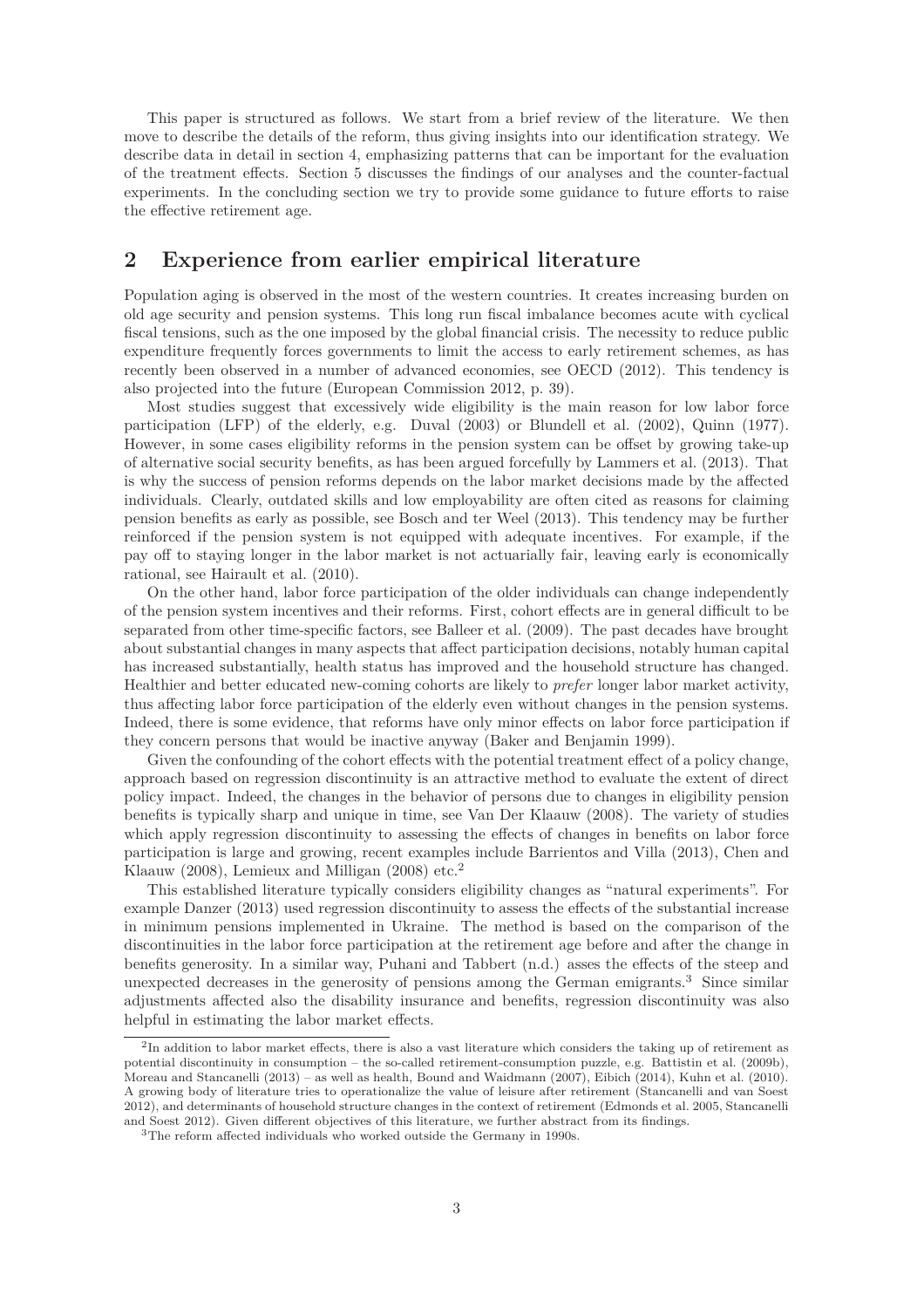The application that would be the most similar to our objectives in this paper concerns the increases in minimum eligibility age for retirement in Austria, see Staubli and Zweimoeller (2011). In 2000-2010 period eligibility for early retirement schemes has been increased by 2 years for men and by a bit more than 3 years for women Defining the assignment by age in the quarters when the increases occurred, Staubli and Zweimoeller (2011) find substantial effects in terms of the employment rate  $(6.8 \text{ pp.} \text{ for } \text{men and } 10.1 \text{ pp.} \text{ for } \text{women.}^4$  Also Lalive and Staubli  $(\text{n.d.})$ in the case of Switzerland employs regression discontinuity to assess the consequences of gradual increase in the full eligibility retirement age that started in 1997. They find that confirmed that the changes in labor force participation were correlated with the moves of the retirement age but the adjustment of the labor supply was not immediate. Yet another example includes Bozio (2008). France implemented a reform which increased the number of contribution years for eligibility to full pension. He finds delayed labor market exits among the treated cohorts.

Summarizing, the literature has long been interested in providing reliable estimates when policy change can imply a sharp behavioral adjustment. Regression discontinuity design is such a method, while many of the eligibility reforms in the pension systems constitute valid "natural experiments" for the evaluation of the direct labor market effects. Earlier literature – mostly due to data availability – focused on comparing the labor market status of individuals in the affected to fairly comparable individuals from unaffected cohorts. Most of the policy changes consisted of gradual increase in the minimum eligibility retirement age for full or early pension schemes. Studies are typically an ex-post comparison of participation rates between the affected and unaffected cohorts. Our paper hopes to offer some new insights. First, we can observe directly the flows to retirement,  $\alpha$  – to put it bluntly – the decision to retire at the timing of the reform. Thus, our identification is direct. Second, we can compare the timing of the reform to earlier and later periods, to provide a benchmark for the evaluated effects. Finally, some of the individuals maintained the eligibility for early retirement schemes, because the reform introduced occupational eligibility in addition to age-based criteria. Thus, we can offer estimates of discontinuity with additional control for the occupational eligibility.

# **3 The nature of the eligibility reform and the identification strategy**

Early labor market exit was a particularly acute issue in Poland. For example, in 2006 the average exit age for women fell short of 52 with the minimum eligibility retirement age set officially at 60. The reasons for this early exit comprised a multiplicity of legal and contractual arrangements which sometimes acted interactively. First, following the legislative changes from early transition, with 20/25 years of experience one could retire at 55/60. Second, many of the restructuring programs comprised bridging income support for elderly workers who accepted to leave even before reaching this threshold. Finally, in many professions dedicated legislation introduced lowered minimum eligibility retirement age - in some professions as low as 40 years of age. As a consequence, a number of both public and private instruments provided incentives to elderly workers to discontinue labor market activity.

Of the reasons listed above, exceptions based on profession combined with supremacy of experience criterion over the age criterion have proven to yield the highest number of relatively young retirees. For example, 2007 Constitutional Tribunal ruling established, that virtually all professions are entitled to eligibility age at 55/60, rather than 60/65, provided that experience condition is fulfilled.<sup>5</sup> In addition, according to the legislation, experience comprised certain number of years for educational attainment as well as periods of unemployment and inactivity (e.g. due to child-

 $^{4}$ Blau and Goodstein (2010), Mastrobuoni (2009) analyze also the gradual increases of the minimum eligibility retirement age in USA from 1983. They complement the discontinuity approach with a cohort rather than individual counter-factual simulation, to provide estimates for the delayed effects of the reform. This study confirms that changes in MERA are only a part of the explanation for wider labor force participation of the elderly (in the case of the US it was about a half of the overall increase).

<sup>5</sup>See Parliament of Poland (2008). Technically, early retirement scheme was available five years before the legal retirement age: at the age of 55 for women and 60 for men was accessible for majority of persons that fulfilled the condition of sufficient age, tenure (at least 30 years for women and 35 years for men) or combination of shorter tenure (20 years for women and 25 years for men) and additional individual decision of medical expert about inability to work. These decisions were granted with low selectivity.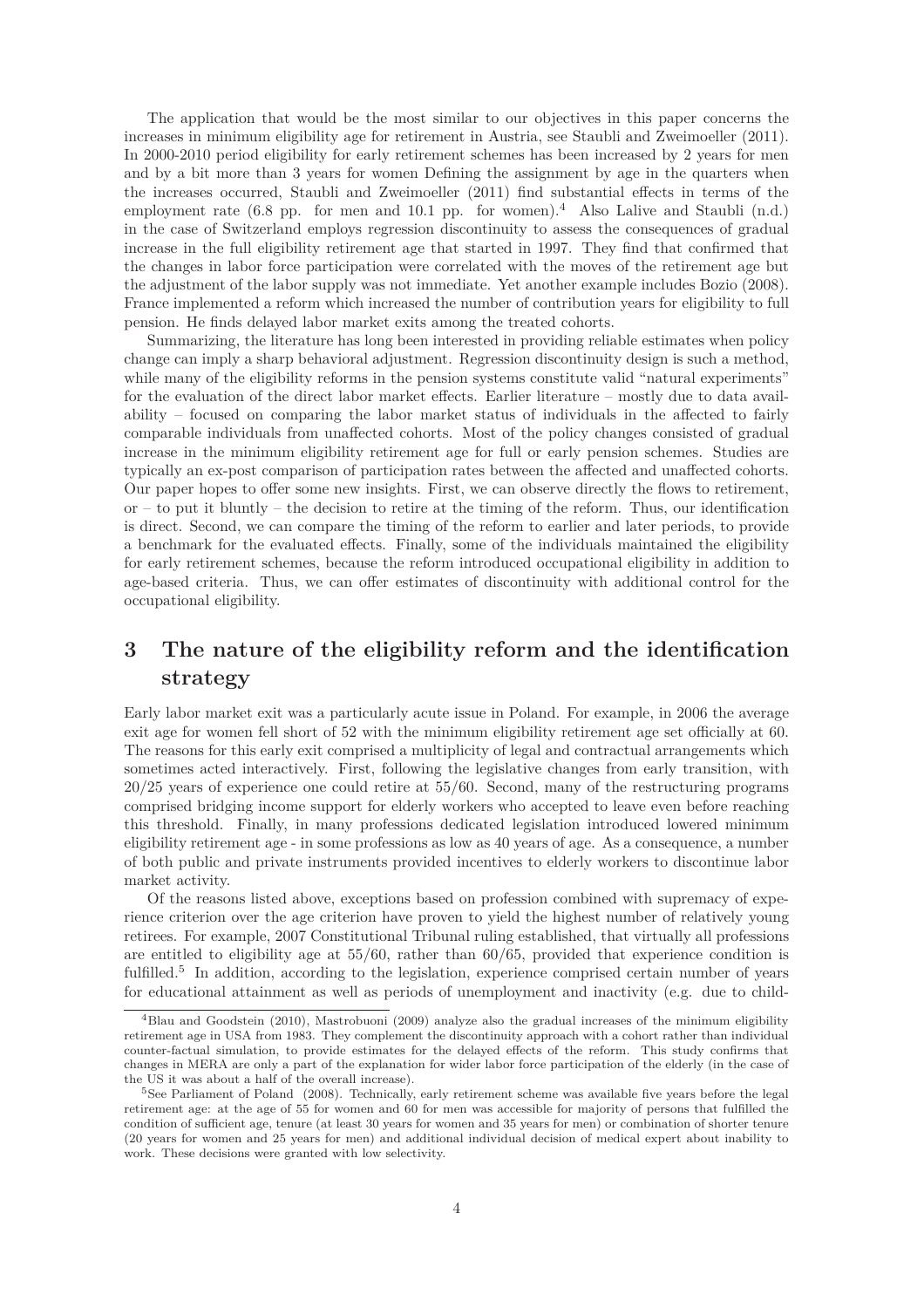bearing). Thus, the number of years *effectively worked* required for the retirement eligibility was substantially lower than 20/25. With a defined benefit system with fixed replacement rate the incentives to remain active – especially in the country with a relatively high unemployment rate – were too low to encourage longer labor market activity. The reform of the pension system from a defined benefit to a defined contribution introduced in 1999 substantially altered the incentives, but the reform was phased in gradually, comprising fully only the cohorts born in 1969 or later. Consequently, in the 2000s, the incentives to leave labor market early continued to be strong. One of the numerous legislative changes – linked to the 1999 reform – attempted re-establishing the effective minimum eligibility retirement age back at 60 for women and 65 for men. However, this legislation had a clause which allowed prolonging the *status quo* in consecutive years.

Given the low activity rates among the elderly and high fiscal costs of pre-mature labor market exit, the attempts to change the regulations concerning the minimum eligibility retirement age have eventually been effective. As of January 2009, the professions with retirement eligibility 55/60 have been limited to those, for whom working conditions necessitate medically hazardous environment. In addition, actual employment in these conditions could not fall short of 15 years of experience and for individuals already economically active at the moment of reform, employment in these professions had to take place in 2008 and for at least one year prior to 1999, while the total minimum experience required to apply for early pension amounts to 20 years for women and 25 years for men.<sup>6</sup> These changes have substantially limited the access to early retirement schemes for 96% of professions.<sup>7</sup>

The political and social debate on the legislative changes were undertaken in the 3rd quarter of 2008, whereas the changes were effective as of January 1st 2009. Moreover, the list of professions eligible was the last item in the negotiations. Consequently, the ability to apply for early retirement in the anticipation of changes was rather limited.

While the room for anticipation effects are not large, it also seems that the legislative change responded largely to challenges and tendencies more relevant for early 2000s, than for 2010s. First, labor market activity of the elderly started growing as early as in 2007. The subsequent quarterly increases in the participation rates reached 2.6 pp in compound terms in the age group 45/50 till 60/65 between the 1st quarter of 2007 and the 4th quarter of 2008, with an average annual increase in participation rate of 1.1 pp. While this tendency continued in the period subsequent to the analyzed reform, reaching overall 8.8 pp by the end of 2013 - it is not granted that the overall increase could be attributed to the change in the eligibility criteria. In other words, it is possible that e.g. cohort effects were strong, making the changes in elderly participation and employment independent of reform in eligibility criteria.

Summarizing, eligibility reform introduced as of January 1st, 2009 treated differently men aged less than 60 or women aged less than 55 on the first day of 2009 when compared to similar women aged 55 or more and men aged 60 or more on the very same day. That allows to define treatment group (eligible for early pensions) and control group younger generations whose eligibility to early pension benefits was reduced only to few professions. Our outcome variables will clearly be the relevant labor market indicators: activity and – for robustness check – exit to inactivity/retirement.

#### **3.1 Identification strategy**

Given the design of the eligibility reform, potential alternative explanations for the growth in the participation and employment rates as well as relatively low risk of strong anticipation effects, this reform constitutes a case that can adequately be addressed with the means of a regression discontinuity. Regression discontinuity method relies on the assumption that agents are not able to control the value of assignment variable near the known cut off, see Imbens and Lemieux (2008), Lee and Lemieux (2009). If this condition is fulfilled the method can be considered as more credible than other methods for *quasi*-natural experiments. In our case, most workers born in January 1949 lost eligibility, whereas workers born in December 1948 were eligible and could still apply for

<sup>6</sup>This legislation affects only the general pension system so it does not apply to farmers and separate social security systems, e.g. armed forces, police, justice system etc. Some exceptions from the new regulations have been maintained also in general pension system. The most prominent examples are the early pension schemes for miners and teachers.

<sup>&</sup>lt;sup>7</sup>The list of professions eligible to early retirement schemes is provided by Central Institute for Labor Protection, and established with reference to a unique survey on working conditions from 2002. The list may be amended if social partners recognize the changes in working conditions within professions.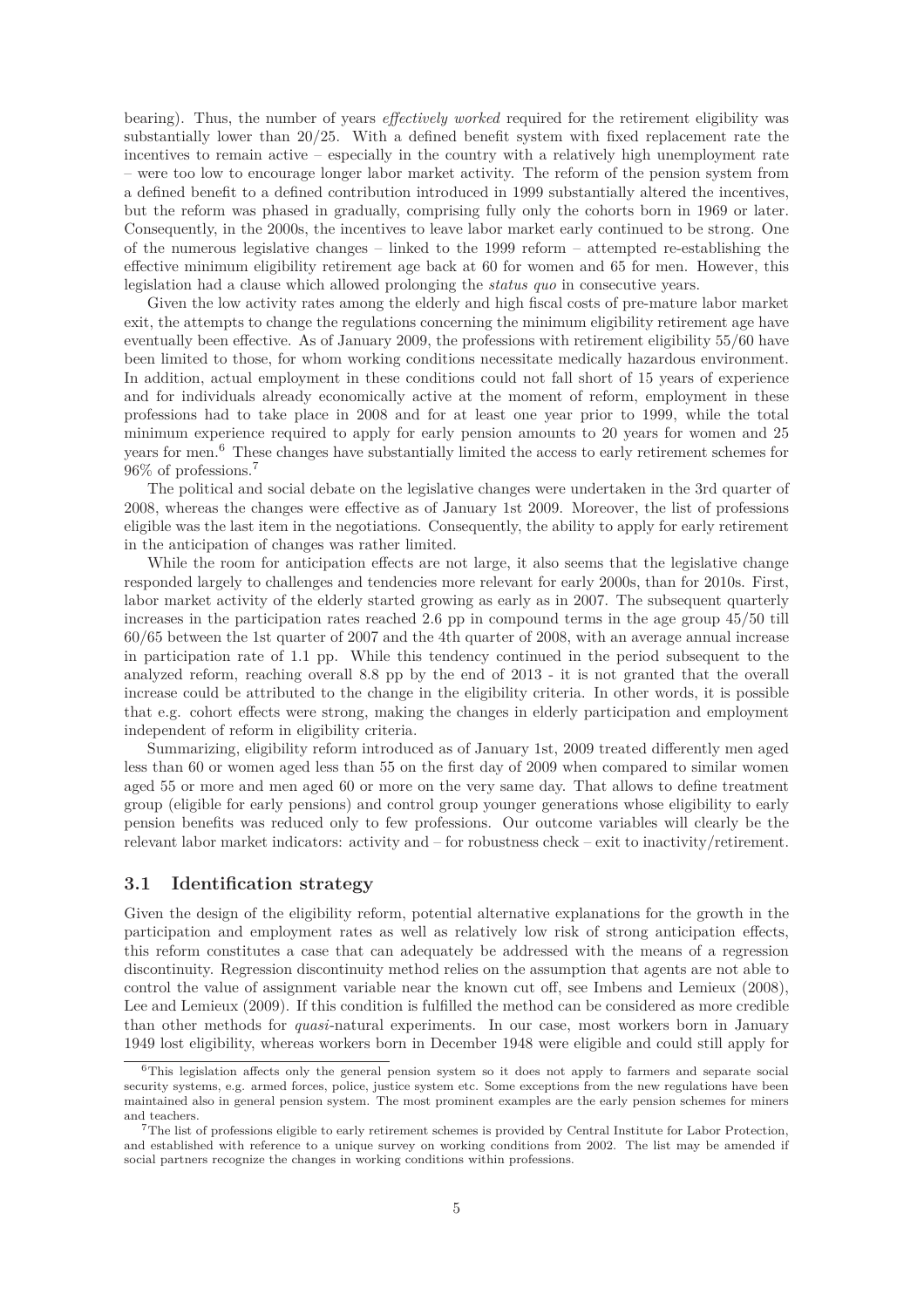early retirement schemes if only the experience criterion were fulfilled. While the birth date is fully random, effective experience could only be endogenous if the eligibility reform had gradual phase in, which it had not.

While the design fits well the purpose and the assumptions behind the regression discontinuity approach, we also need the data which permits also identification of professions which lost and professions which maintained eligibility. Labor Force Survey (LFS) in Poland provides a 4-digit identification of occupations, following ISCO.

Utilizing fully the information from LFS, we are able to identify individuals who reached the lower eligibility age in the last quarter of 2008, but no longer fulfilled the age eligibility criterion as of 2009. We can thus establish in the data eligibility based on age. In addition, we also have information on the occupation at the moment of observation, which is indicative of the eligibility based on the professions (although, admitedly, we cannot identify if an individual has held an eligible occupation for the sufficient number of years).

In addition to estimating the sharp regression discontinuity, we can also account for a number of confounding factors. Namely, we can utilize data on the household structure, thus being able to identify, if an individual lives in a household with other retirees, with small children, with other income earners. We can also control for gender as well as the educational attainment of an individual. We use these indicators to test if the treatment effect of the eligibility reform was homogenous across individuals with different confounding enviroment and thus incentives.

Finally, in general labor market exits are typically more frequent in the last quarter of each year and less frequent in the first quarter of each year. Given this pattern, identifying a clear discontinuity may require comparing the quarters encompassing the reform introduction to quarters before and after. Fortunately, LFS is a performed quarterly sice 1995 with a comparable methodology. We can thus test explicitly if discontinuity in the first quarter of 2009 is different from other first quarters in previous and subsequent years as well as whether it is different from the siding quarters. In fact, we use the data for the period 2007q1-2012q4. We begin the sample in 2007 to capture the period after the ruling of the Constitutional Tribunal. The sample ends in 2012 as the latest available data.

In the reminder of this paper we present in detail the data at disposal, the descriptives, the details of the adopted methodology. We then move to the discussion of the results as well as policy implications from this study.

### **4 Data**

To study the effects of the eligibility reform in Poland we rely on Polish Labor Force Survey (LFS), similar to Lemieux and Milligan (2008). This is a representative survey with currently approximately 100 000 individuals participating each quarter. As it is a standardized labor force survey, it provides a reliable source of information about the labor market activity of the population. Most importantly, it is a *quasi*-panel, which permits computing quarterly transition rates. In this section we describe in detail the LFS data.

#### **4.1 LFS sample description**

Polish LFS is a representative survey administered quarterly by the Central Statistical Office as of 1993. Given our research focus, we rely on the data between 2007q1 and 2012q4. The first boundary follows from the fact that prior to 2007 early retirement eligibility were different for men and women. The end point is dictated by data availability. Thus, this sample covers two years prior to the eligibility reform and three subsequent years (the reform occurs in the 9th quarter in our study).

In 2012, LFS sampling design results in sample size of roughly 100,000 individuals per quarter, whereas in 2007 the sample size amounted to roughly 50,000 individuals. The design follows three stages (geographical, age and gender stratification). Since some of the location-age-gender group may be slightly over or under-represented, the CSO provides the importance weights for each observation.

The survey follows the 2-2-2 design, which implies that each randomly selected individual is interviewed for two consecutive quarters. After a break of additional two quarters, the individuals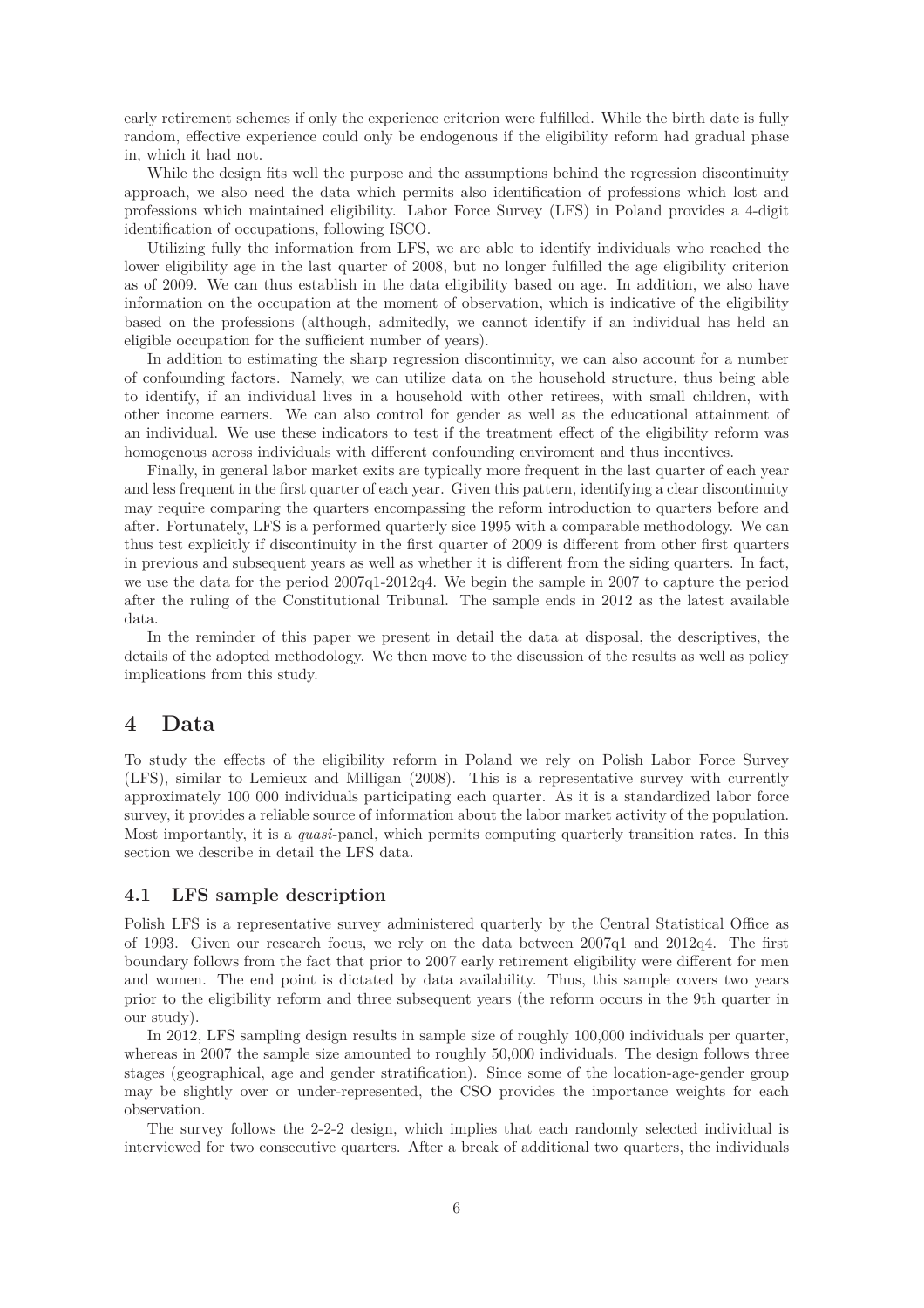participate for another two consecutive quarters. Roughly half of the sample is rotated between the quarters. Given this design, it is suitable to observe labor market transitions that constituted the output variables described in the section 4.3. Yet, potential sample attrition may bias the results, if – for example — post-retirement individuals were systematically less willing to participate in the survey. We document the scope of attrition in Table 1.

| Times individual is observed   All individuals |         | $\%$  | Individuals aged 45 and above | $\%$  |
|------------------------------------------------|---------|-------|-------------------------------|-------|
| once                                           | 89.856  | 6.7   | 38,292                        | 6.24  |
| twice                                          | 351.252 | 26.19 | 154.975                       | 25.27 |
| three times                                    | 225,456 | 16.81 | 101.135                       | 16.49 |

Table 1: The scope of sample attrition

**four times** 674,480 50.3 318,765 51.99

*Source:* LFS data, 2007q1-2012q4, the pooled rotating panel comprises 1,341,044 observations.

Both in the case of total population and individuals of interest in this study more than half of the sample is observed all four times. In fact, nearly 95% of the sample is observed twice or more. The share of sample in the 6 years period that was only observed once amounts to app. 6.7%. There seems to be little evidence, however, that the problem intensifies among the older population. In fact, the percentage of individuals participating in all four rounds of the survey is the highest in this age group, whereas the share of population dropping out after the first interview is the lowest. To limit the scope for the sample attrition, we focus on quarterly flows.

The LFS data comprises information about the year of birth as well as identification if an individual already had birthday this year, prior to participating in the survey. Since we dispose of the information about the week of the interview as well as the two information available for each individual, we can compute age indicator with the precision of 0.25 year. This identification is very accurate, i.e. all cases of changing the age between the two interviews can be identified. In the case of person becoming a year older between the two interviews, we can identify if birthday were in the previous year (but after the interview) or already in the new year. This is key for the identification of the eligibility.

The full database used in this paper cover about 1.3 mln observations of persons aged 15-75. Of those individuals we can quantify the size of the subsample eligible for early retirement schemes in any of the analyzed quarters. If there was no reform, approximately 110 thousands individuals were observed for at least two consecutive quarters at the moment of reaching eligibility age (i.e. were within 5 years to reach MERA of 60 years for women and 65 years for men). For this sample we provide the descriptives in Table 2 . Indeed, prior to the reform nearly all individuals with up to 5 years to retirement age were eligible to access early pension schemes and slightly more than half of them actually did claim their pension benefits. There seems to be a small difference in the benefit take up rate prior to the reform - app. 0.9 pp higher among the ineligible than among the eligible workers, but this rate is computed on a very small sample and may thus be misleading. Because the take-up rates hover around 50% prior to the reform, there is a substantial number of individuals who fulfilled age, experience and occupation eligibility prior to the reform, but have not claimed the pension benefits. These individuals keep entitlement to early retirement schemes despite the reform, which explains why app. 20% of ineligible workers are benefit recipients post reform. Extremely low labor force participation among the pre-reform ineligible workers, seems to reflect low attachment to the labor market and possibly alternative life strategies (such as within household allocation of work, migration or non-earned income). On the other hand, relatively high participation rates among those workers who fulfilled the post-reform eligibility criteria suggests that these are occupations or workers with stronger preference for work.<sup>8</sup>

To provide some intuition of the data and the analyzed changes, in addition to the descriptive statistics in Table 2 we provide also computed participation rates and pension benefit take-up rates for age cohorts in Figures 1 and 2, respectively. The dashed line shows the average for the prereform years, whereas the colored lines express the rates in the population for 2008-2012. Visibly, labor force participation shifts towards higher values for both men and women, but the shift occurs

<sup>8</sup>Among the professions which maintained the early retirement scheme entitlements are for example medical doctors, fishermen, seamen, teachers and tutors.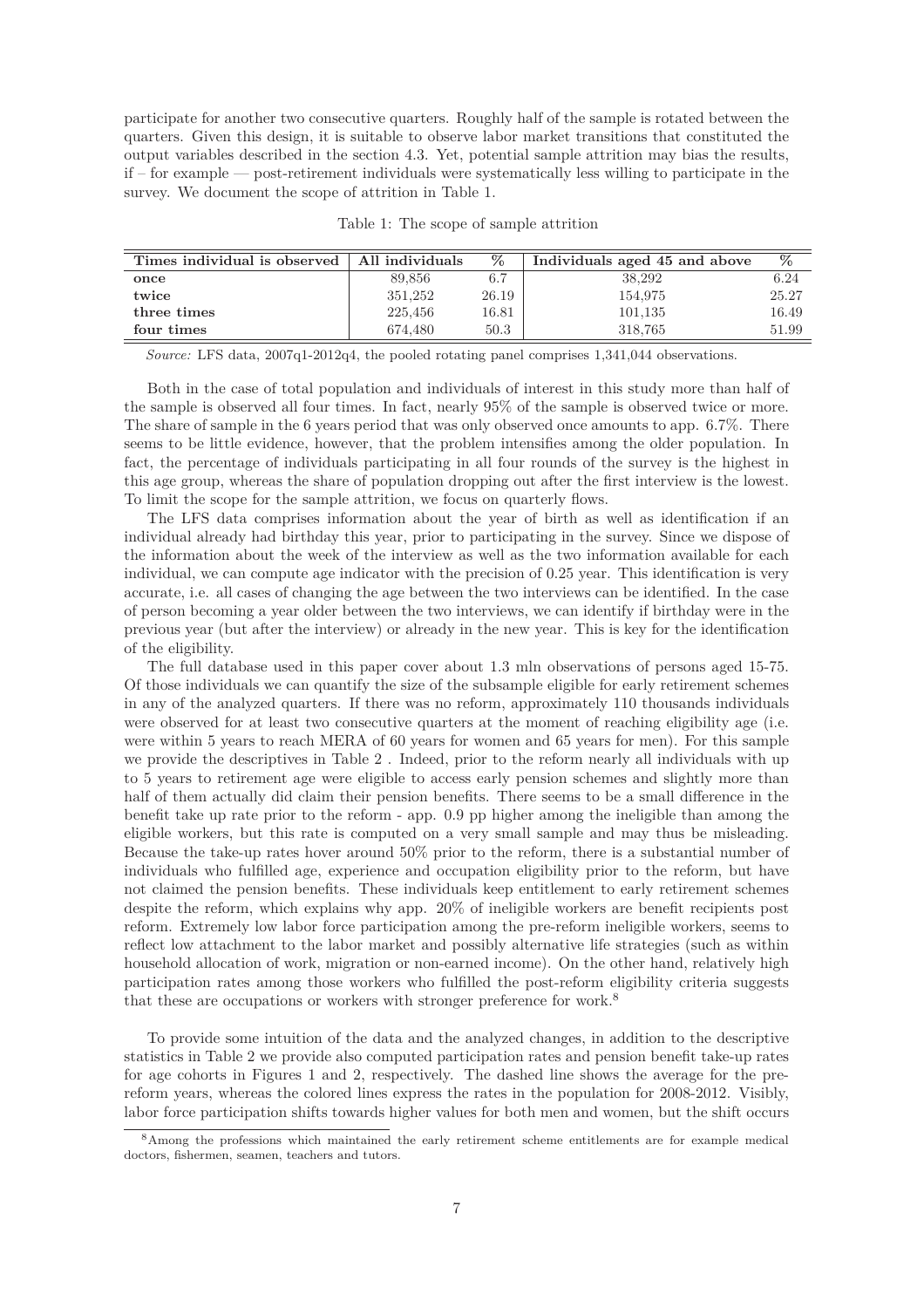|                                                          | Before the reform |            | After the reform |            |
|----------------------------------------------------------|-------------------|------------|------------------|------------|
|                                                          | eligible          | ineligible | eligible         | ineligible |
| Number of individuals                                    | 68,788            | 562        | 2,083            | 38,535     |
|                                                          |                   |            |                  |            |
| Labor force participation rate (in $\%$ )                | 22.1              | 18.3       | 51.1             | 42.9       |
| Share of pension benefit recipients (in $\%$ )           | 52.7              | 12.6       | 39.4             | 19.3       |
| Quarterly transition probabilities:                      |                   |            |                  |            |
| Remained economically active                             | 0.95              | 0.75       | 0.94             | 0.96       |
| Transition rate to early pension                         | 0.05              | 0.03       | 0.06             | 0.03       |
| Transition to inactivity (adequate age)                  | 0.05              | 0.25       | 0.06             | 0.04       |
| Transition to inactivity (adequate tenure)               | 0.05              |            | 0.05             | 0.03       |
| Characteristics of the persons in the sample (in $\%$ ): |                   |            |                  |            |
| Share of women                                           | 60.8              | 81.0       | 29.6             | 56.8       |
| Tertiary education                                       | 12.5              | 3.9        | 11.5             | 13.2       |
| Secondary education                                      | 37.1              | 26.5       | 32.8             | 35.8       |
| Vocational                                               | 29.4              | 29.0       | 38.9             | 33.4       |
| Primary (including gymnasium)                            | 20.9              | 40.6       | 16.8             | 17.6       |
| Characteristics of HH - other persons (in $\%$ ):        |                   |            |                  |            |
| worker                                                   | 44.1              | 45.6       | 49.4             | 50.9       |
| pension benefit recipient                                | 50.7              | 43.4       | 46.6             | 38.6       |
| child                                                    | 12.8              | 16.2       | 13.0             | 12.5       |

| Table 2: Descriptive statistics for individuals at MERA or up to 5 years younger |  |  |
|----------------------------------------------------------------------------------|--|--|
|----------------------------------------------------------------------------------|--|--|

*Source:* LFS data, 2007q1-2012q4, the pooled rotating for individual who at each respective quarter were at MERA or up to 5 years younger.

*Notes:* The sample for all pooled quarterly datasets amounts to 109,968 individuals. Individuals ineligible for regular early pensions before the reform fulfilled age criteria but do not fulfilled work experience criteria. However 48% of them received already special pension or disability benefits.

for both the younger ages and in the 5-year span of their lives that was affected by the eligibility reform. In the case of women, the increases in the participation rates were the most pronounced in the post-reform period in the groups that would have been eligible to early retirement scheme if there was no reform. However, in the case of men, majority of the increased activity takes place already before reaching the early retirement eligibility and the differences attenuate the closer age gets to the minimum full pension eligibility.

Also the picture for the pension take-up rates seems to suggest that the reform did not have much effect. First of all, already prior to the reform in 2008 there has been a substantial increase in the pension take-up rate for individuals up to 5 years younger than MERA. This increased interest in early retirement pension schemes is less visible among women, but persists among men in nearly all of the analyzed years. In the case of women, consecutive years display gradual delay of pension benefit take up. However, these delays are associated with the higher aggregate overall pension take up rate at MERA, similar as in the case of men.



Figure 1: Changes in the labour force participation rates

Figures 1 and 2 display aggregate rates in the population observed in the data. While they clearly suggest some changes in the labor force participation as well as pension benefit take-up rates, such analysis cannot help to answer if there is a behavioral change in the decisions to retire. In the reminder of the paper we work with the individual level rather than the aggregated data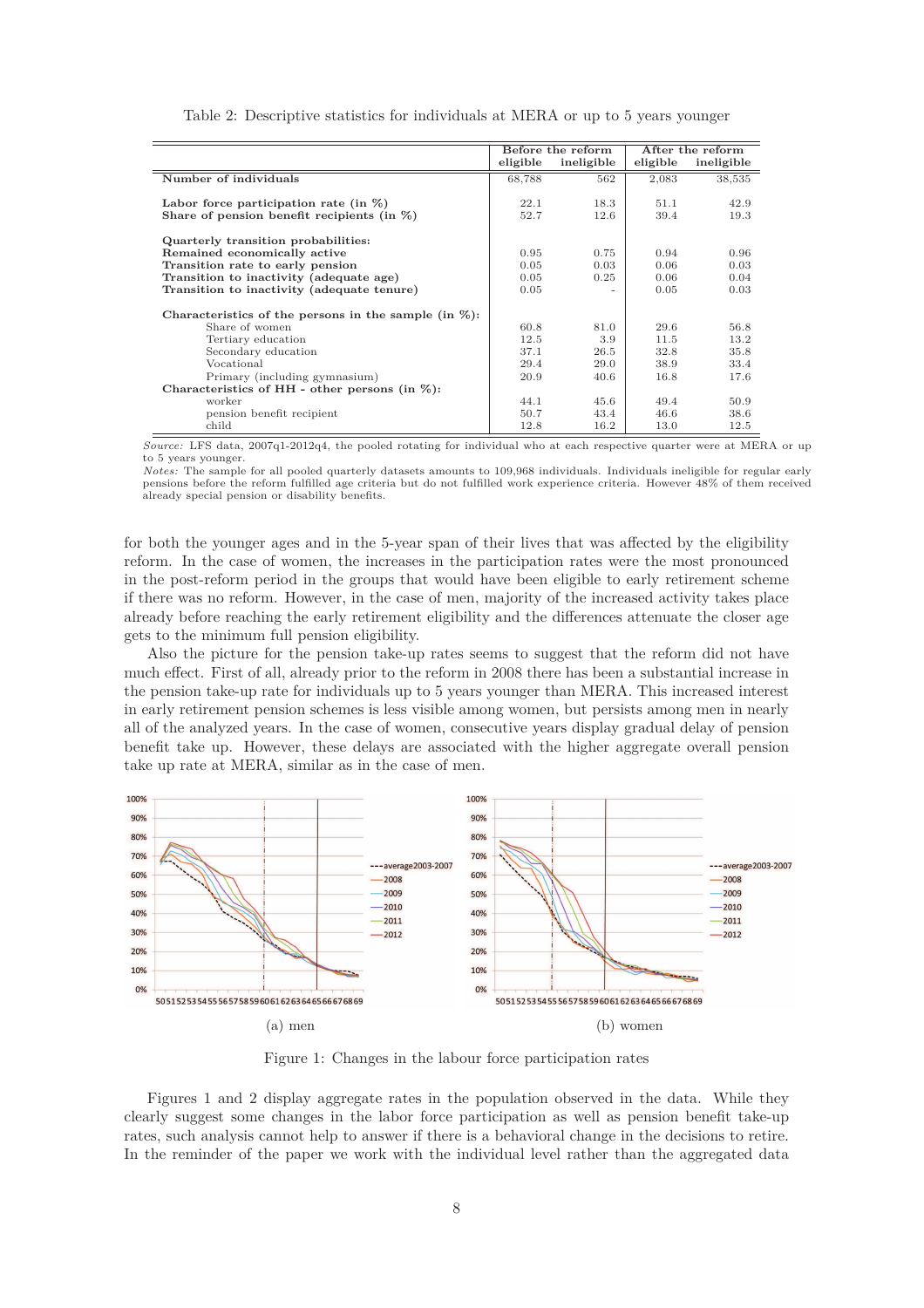

Figure 2: Changes of the percentages of persons in pre-retirement age receiving pensions

and employ regression discontinuity design to test if the eligibility reform has introduced any star shifts in the decisions to retire.

#### **4.2 Challenges regarding using LFS data**

On top of the hazards from potential sample attrition – which we already addressed – there are two additional sources of possible measurement error when using the LFS data for the question at hand. First, we show that the risk of wrong classification of eligibility due to mismeasurement of work experience is low. Second, we demostrate that the identification of eligible occupations – if mismeasured – cannot have a large bearing on the findings of this paper.

**Measuring work experience in LFS.** The information about the work experience during the whole life is a self-reported variable in LFS. It can thus be treated only as a rough estimate, not necessarily aligned with the the definitions of contributory periods and non-contributory periods used for determining the pension benefit eligibility. These discrepancies may stem from a number of cases. For example, some employment episodes may involve no contributions (e.g. shadow economy or emigration), whereas other periods that involved no employment would count as contributory (e.g. formal education, child bearing, military service, etc.). Also unemployment episodes count as contributory period. Admittedly, there can be important deviations between the eligibility experience and the self-reported experience in most market economies. However, in the centrally planned economy full employment was the official state policy (shadow employment was usually coupled with official registered employment and there was no official unemployment), the measurement error is not likely to be large for older individuals.

**Identification of eligible occupations.** After the 2009 eligibility reform only a small fraction of occupations yields early pension entitlements. The list of occupations is a part of the legislation (with the changing working conditions this list is to be reviewed systematically). The names of occupations were fully consistent with 4-digit ISCO codes available in LFS. While creating the translation vector between the legislation and ISCO consumes time, it leaves little room for discretion. However, in about 3% of the occupations which lost eligibility, the legal definition was too narrow relative to 4-digit ISCO.

To address this problem, two solutions are possible: (a) consider all workers within a single 4-digit ISCO ineligible, if not all professions are enumerated in the legislation or (b) consider all workers within a single 4-digit ISCO eligible, if at least one profession is enumerated in the legislation. Clearly, the former is "too" narrow, whereas the latter is "too" wide. Given that we are interested in estimating the discontinuity controlling for treatment (occupational eligibility is treatment in our setting), following the second option is preferable, because it yields the most conservative estimate of the discontinuity. In addition, majority of the doubtful cases are highly skilled occupations. We thus introduce educational attainment as one of the confounding factors.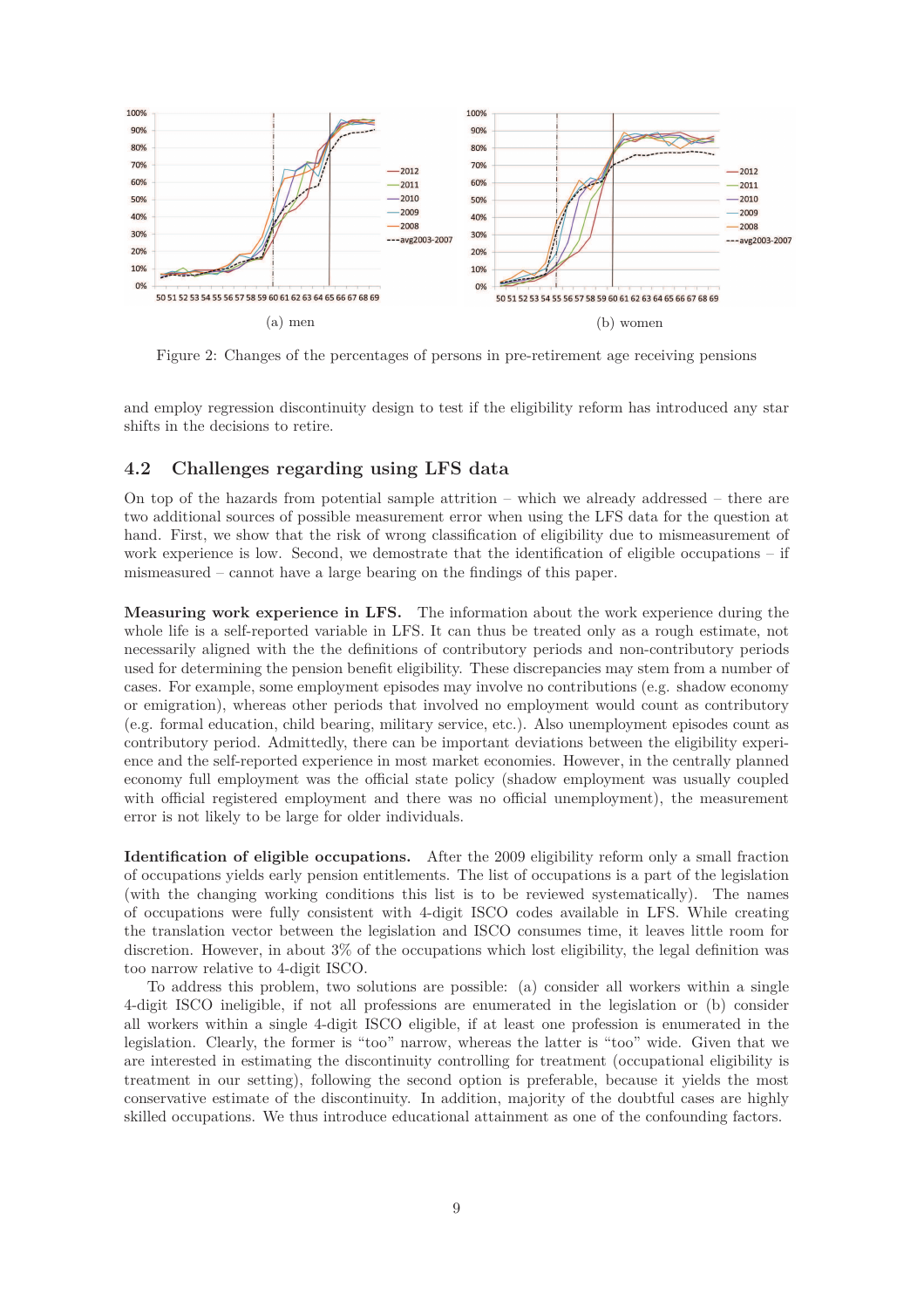#### **4.3 Method**

We employ regression discontinuity design to observe if a change in retirement benefit eligibility (i.e. access to earlier pension schemes) can explain the increase in labor force participation of the older workers. We employ the *quasi*-panel design of LFS, to identify quarterly transitions to inactivity and retirement. Data makes it possible to compare periods prior to the eligibility reform and those already with higher minimum eligibility retirement age. Finally, we can also distinguish between occupations which maintained the right to retire early and those who lost that privilege. In this section we describe in detail the empirical strategy adopted.

**Outcome measures.** Given the definitional issues associated with LFS data, we consider four outcome measures. First, we observe directly the quarterly transitions between two states: receiving pension benefits in time *t* + 1 and being active in time *t*. We call this outcome measure "transition to early retirement". Identification is based on the source of income declared by individual, which implies that a person identified as receiving pension benefits at time *t* + 1 could actually be economically active (e.g. employed or self-employed). This is why we construct a second measure, which captures that a person remains active between time  $t + 1$  and time  $t$ . We call this outcome measure "remaining economically active". While the first of our two measures is indicative of the fiscal consequences (i.e. claiming pension benefits), the second one focuses on the labor market dimension of the analyzed eligibility reform (i.e. remaining in the activity for a longer tenure).

In addition to these two main measures, we also perform two robustness checks. On the one hand, it is possible that a person does not declare claiming pension benefits in the LFS, but is nonetheless inactive. Examples may include situations like still waiting for the pension benefit to be assigned, reaching sufficient age in the near future, but already having sufficient tenure, etc. We thus construct measures, which take the value of 1 if a person becomes inactive between time  $t$  and time  $t + 1$ , but with either of the two additional conditions. In the first case, we impose the constraint that an individual has to have minimum eligibility age for early retirement benefits either already at time  $t$  or at the latest at the time  $t + 1$ . In the second case, we impose a similar constraint, but instead of age, we use the minimum eligibility experience criterion.

Since we work with the LFS and not with the administrative data, the identification of outcomes is indirect and based on individual declarations. Yet, LFS has a wide coverage and is representative, which implies that any mistakes in self-reporting – so long as they are not systematic – should have little or no bearing on the interpretation of the results.

Assignment. Clearly the eligibility reform could not have affected individuals, who were already eligible for regular pension benefits or still too young. Thus, the assignment variable measures a distance between the age of a person at time  $t+1$  and the eligibility age (i.e. 55 years for women and 60 years for men). In the static approach, this would capture the age of a person in the first quarter of 2009 and the respective eligibility age, thus, it takes the value of 0 if an individual *became* eligible in the first quarter of 2009 (having negative values for younger individuals and positive otherwise). Positive or null value of assignment variable mean that person was older than required age, so at least this condition of being eligible to early pension was fulfilled. Negative value of assignment variable mean that persons was covered by the new more restrictive regulations.

The static approach puts the entire emphasis on transitions in one quarter only. However, as already discussed, there are some seasonal patterns in retirement decisions. Thus, to identify the true causal effect of the eligibility reform, we construct a series of placebo tests. In the placebo tests the way to construct the assignment value is the same, but instead of anchoring all values at q1 of 2009, we do it for all prior and subsequent quarters in the sample. Please, note that there was no other eligibility reform between 2007 and 2013. Thus, in principle one should expect no discontinuities in these other 22 quarters. Should they appear, they would set the benchmark against which we could evaluate the size of the discontinuity obtained for q1 of 2009.

The placebo tests reveal also one of the limitations of our approach. Namely, it is possible that the effect in the quarter of the reform is small or negligible, but the accumulation of small effects of increased activity and lower pension benefit claims over the next years could aggregate to a noticeable long run total effect. Clearly, the regression discontinuity design we propose in this study cannot capture this effect. Yet, observing the subsequent quarters we will be able to partially address this point.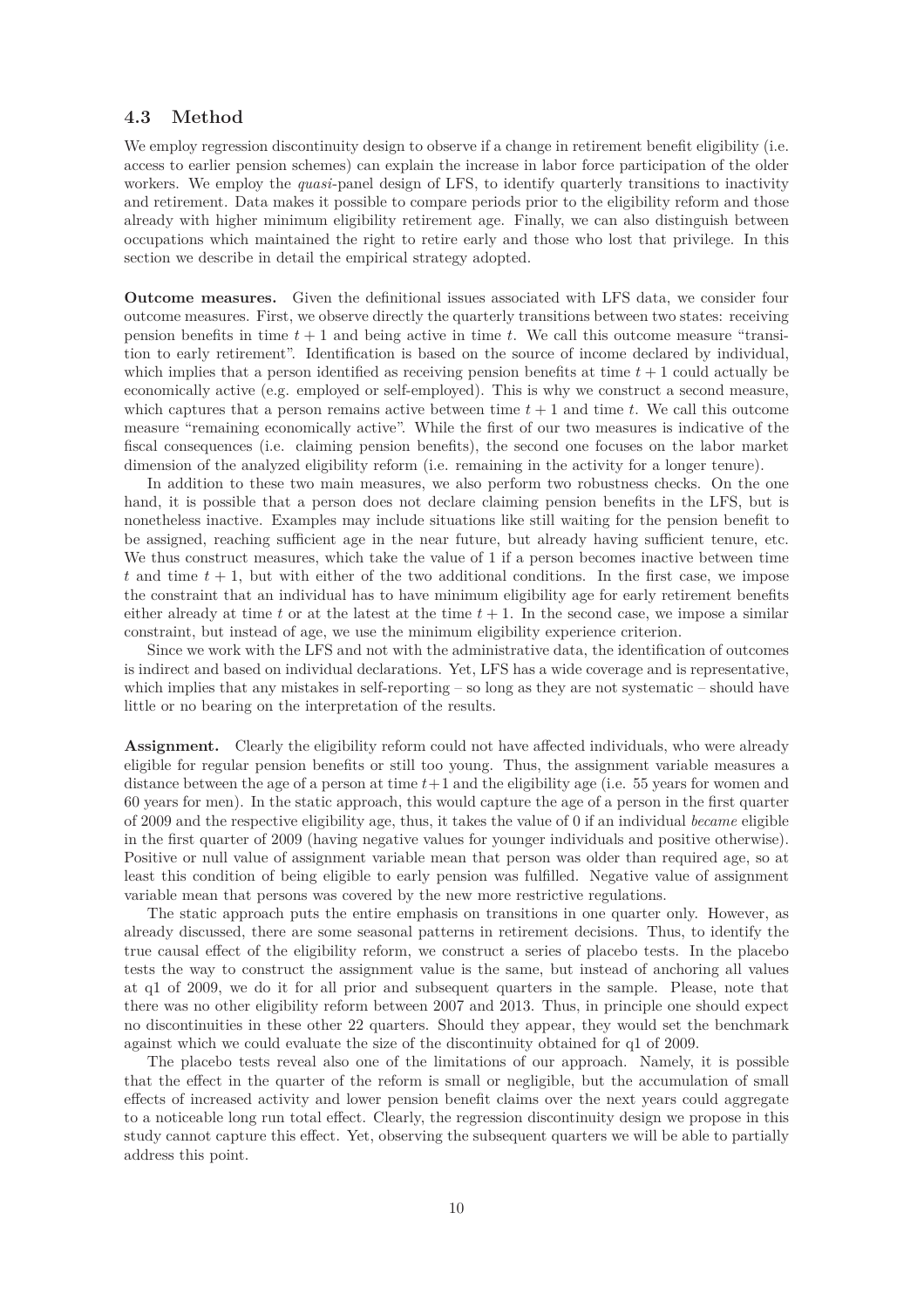**Treatment.** The core of the eligibility reform was to establish which professions remain entitled to pension benefits at the age of 55/60, and which gain eligibility only at the full statutory age of 60/65 (controlling for the experience). Given the identification of occupations in LFS, we are able to identify the majority of occupations eligible to early retirement schemes after the reform. We used the list of entitled professions issued as a part of the legislation and classified ISCO 4-digit occupations into the two groups. Thus, the treatment variable takes the value of 1 if a certain occupation *lost* eligibility and 0 otherwise.

This detailed classification is sufficient for a large majority of cases. The individual exceptions concern occupations with small number of workers. For example, not all surgeons fulfill the medical criteria formulated by the new legislation, but ISCO at this level of disaggregation makes no distinction between cardiac surgeons (continue to be eligible) and orthopedic surgeons (no longer eligible). We assign surgeons to the treated group (i.e. we act as if the cardiac surgeons lost eligibility, which they did not), which makes treatment fuzzy. To address this point, in addition to the sharp regression discontinuity, we also estimate the fuzzy variant.

**Control variables.** Some individual characteristics could affect the decision to retire in addition to the exogenous eligibility requirements. For example, better health or better education could translate to higher preference for consumption and lower for leisure, thus leading to postponement of the retirement. Also, labor market activity and retirement decisions often internalize household level preferences in additional to the individual ones. For example, a working spouse may reduce the relative value of retirement leisure, whereas a retired spouse or small children in the household (e.g. grandchildren) could raise the relative value of leisure, this increasing the willingness to retire early. To account for heterogeneity stemming from these effects we included a series of variables that allow to explain to some extent the activity/retirement decisions. We used five categories of educational attainment, the information if there are children in the household, other pensioners in the household as well as data on other economically active individuals in a household.

**Estimation.** We follow the standard approach in estimating the regression discontinuity, but we estimate it in many variants. First, we have four outcome variables, each of which requires its own estimation. Second, in addition to the main, static assignment, we also perform a series of placebo tests for non-reform quarters in the sample. Third, given that the treatment variable leaves some room for overstating the actual treatment effect, we employ fuzzy in addition to the sharp estimation. Finally, we are able to control for a number of individual and household characteristics.

Consequently, for each quarter (placebo or actual reform) there is four outcome variables, with or without treatment. If treatment is specified, it can be estimated as sharp or fuzzy. Only these two dimension generate 8 estimations for each quarter. Controlling for individual and household characteristics, yields in total 80 specifications with treatment and 80 specifications without treatment in each quarter.

### **5 Results**

We discuss the results in three substantive parts. First, we show the most basic estimations, i.e. for the individuals becoming eligible to early retirement schemes in the first quarter of 2009. We then provide the comparison of the parameters of that model with the parameters of the models with the same specifications estimated for other quarters and also for other subpopulations in order to assess the stability of the results. In the third part we show if and how these results are susceptible to individual and household level controls. The discussion of the results concludes this section.

#### **5.1 Static analysis**

We consider four outcome variables that reflect the decisions of persons regarding changes in labor market status and claiming the retirement benefits. We also include the treatment based on the self-reported occupation. Table 3 discusses the findings. The results for estimating discontinuities for all the four outcome variables indicated the significant "jump" at the eligibility age in q1 of 2009. Indeed, individuals were less likely to exit the labor market and claim benefits as a consequence of the reform. The effect is similar for estimates with and without the control for the occupations (i.e.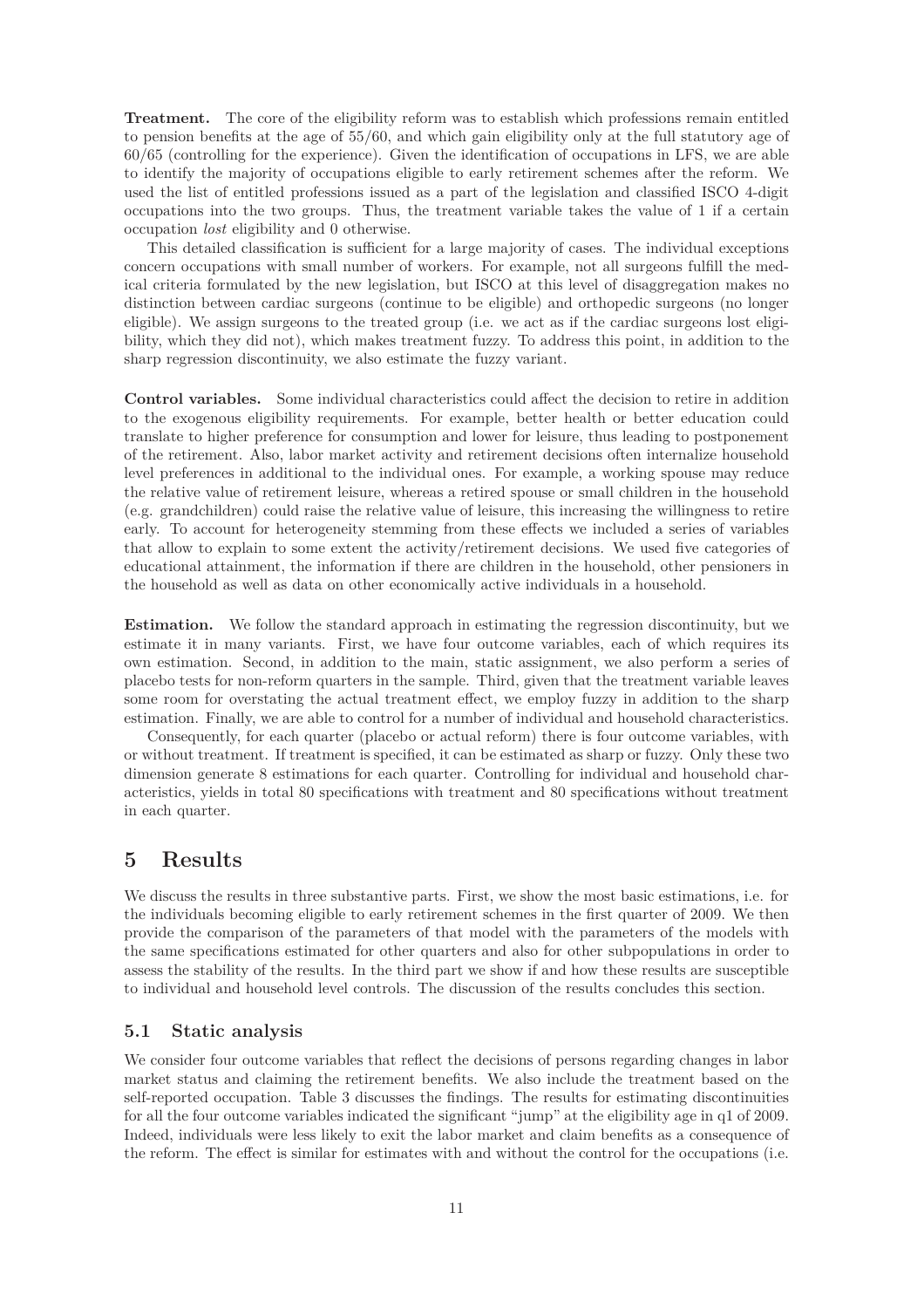treatment) which may be due to the fact that eligibility was lost by app. 88% of occupations (91% if weighted by employment). However the estimated parameters are relatively small indicating that possible change of the probabilities amounted to about 1-3 pp.

| Model                                                 | Coefficient                                 | Std. Err.) | z-statistic | Significance level |  |  |
|-------------------------------------------------------|---------------------------------------------|------------|-------------|--------------------|--|--|
|                                                       | (a) transition to early retirement          |            |             |                    |  |  |
| - sharp                                               | $-0.0108$                                   | 0.0066     | 1.637       | 0.102              |  |  |
| - fuzzy                                               | $-0.0118$                                   | 0.0072     | $-1.637$    | 0.102              |  |  |
|                                                       | (b) remaining economically active           |            |             |                    |  |  |
| - sharp                                               | 0.0270                                      | 0.0095     | $-2.836$    | 0.005              |  |  |
| - fuzzy                                               | 0.0308                                      | 0.0109     | 2.835       | 0.005              |  |  |
|                                                       | (c) transition to inactivity (adequate age) |            |             |                    |  |  |
| - sharp                                               | $-0.0269$                                   | 0.0095     | 2.829       | 0.005              |  |  |
| - fuzzy                                               | $-0.0308$                                   | 0.0109     | $-2.828$    | 0.005              |  |  |
| (d) transition to inactivity (with sufficient tenure) |                                             |            |             |                    |  |  |
| - sharp                                               | $-0.0221$                                   | 0.0095     | 2.324       | 0.020              |  |  |
| - fuzzy                                               | $-0.0252$                                   | 0.0108     | $-2.324$    | 0.020              |  |  |

Table 3: RD estimation results: parameter of cut-off and its significance

*Notes:* Application of -rd- syntax in STATA. Sharp design employs no control for occupational treatment, fuzzy design employs treatment control for occupational eligibility.

The tendencies observed in Table 3 are confirmed by the graphical analysis, see Figure 3. The results confirm the positive impact of the reform on the probability of remaining in the labor force and the negative effect on the probabilities of: the transition to receiving pension benefits, exit from the labor market in pre-retirement age, exit from the labor market in pre-retirement age of persons with long work tenure. However, the estimated parameters are relatively small. The implied possible change of the probabilities falls in the range of about 1 to 3 percentage points.



Figure 3: Graphical illustration of RD models estimated for the cut-off between 2008q4 and 2009q1

Significance of the results for the single period does not necessary mean that the changes of this period were unusual in comparison to the changes in other quarters. The results of the "placebo test" on other quarters are described in the subsequent section. Furthermore, in order to consider the results as significant – the discontinuity should also remain significant in different model specifications. This, in section 5.3 we discuss the analysis for estimated models with different spec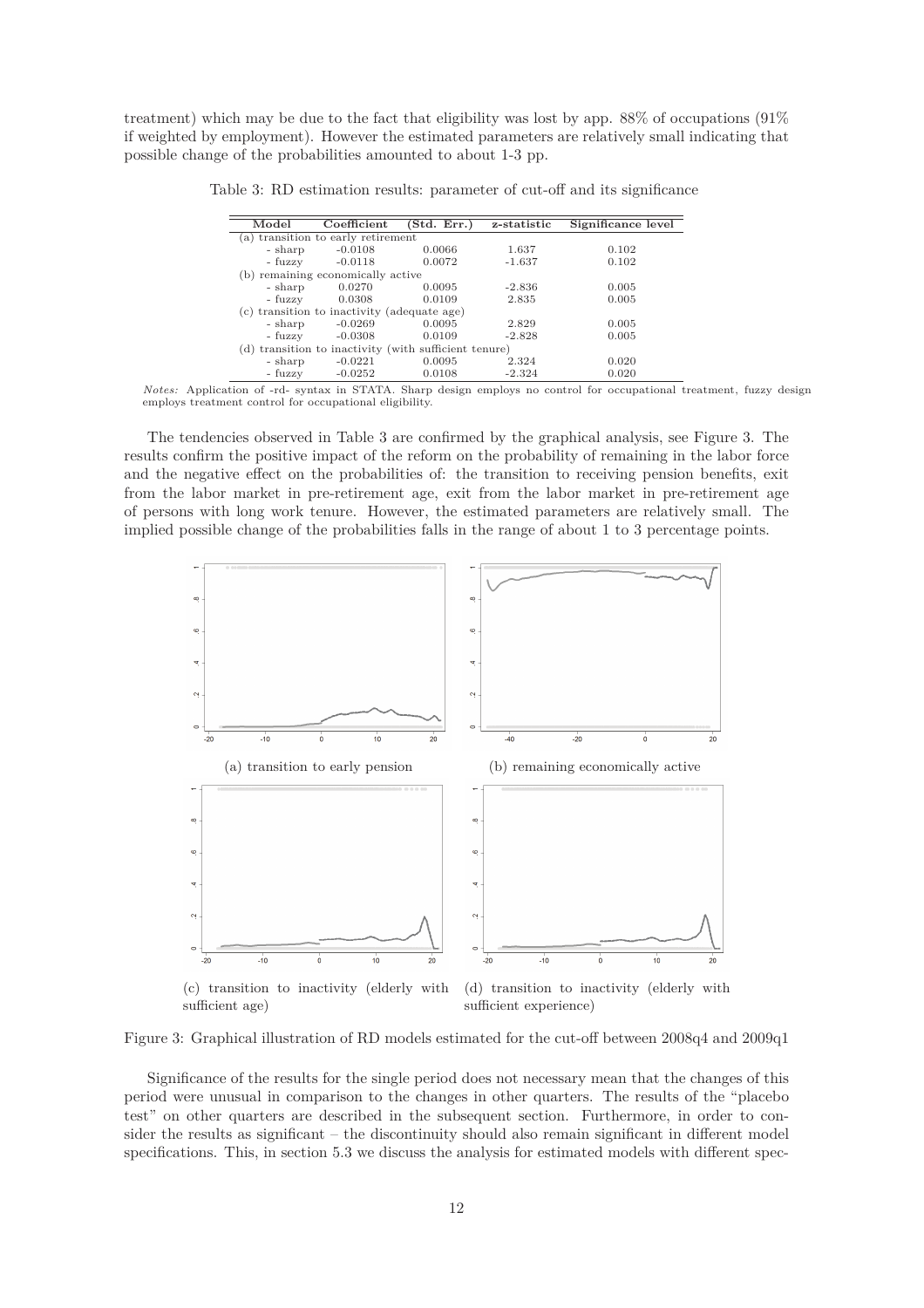ifications (sharp and fuzzy) and for different subgroups that identify features that can influence the decisions about labor supply and retirement in the household.

#### **5.2 Placebo test - discontinuities in other quarters**

The estimated significant results for the transitions in the quarter of interest need to be set in the context of general tendencies for the break of the year. It is in general frequent that regardless of the actual date of passing the retirement age and/or reaching the minimum work experience, workers tend to retire with the end of the year. We are thus not as much interested in the estimates of discontinuities as we are in these estimates when compared to analogue periods of previous years. We thus repeat the same calculating procedure for the other quarters. Partly, these estimations are a placebo test, but partly they provide a range of estimates at respective quarters. Please note, that while assignment variables are recalculated for every timing, the treatment variable is defined once, as only once the occupational eligibility criteria were reformed.

Indeed, the rationale behind our exercise is to verify the hypothesis that the changes observed in the first quarter of 2009 can be distinguished from those observed in other periods. If the estimates of the cut off "'jumps"' are stable the observed parameters of that jumps should be similar or at least should have the same signs. The results are presented in Figure 4. Clearly, the estimates point to no particular pattern. Our quarter of interest seems to be characterized by somewhat larger estimates, whereas in other quarters the discontinuities are statistically insignificant at 5% confidence level.



(c) transition to inactivity (elderly with sufficient age) (d) transition to inactivity (elderly with sufficient experience)

Figure 4: RDD sharp estimates averaged over specifications, for each quarter between 2007q2 and 2012q4, bootstrapped standard errors

We test that notion formally, by running a series of probit and tobit regressions (we report marginal effects in Table 4). In the probit specifications, we set the explanatory variable to be equal to one if an estimate from this particular specification was significant and zero otherwise. In the case of tobit specifications we censor the insignificant estimates to zero. The reform quarter is significant in most of the probit specifications, but insignificant in predicting the size of the estimated effect. Thus, it seems that while the sizes of the estimators may have been volatile in the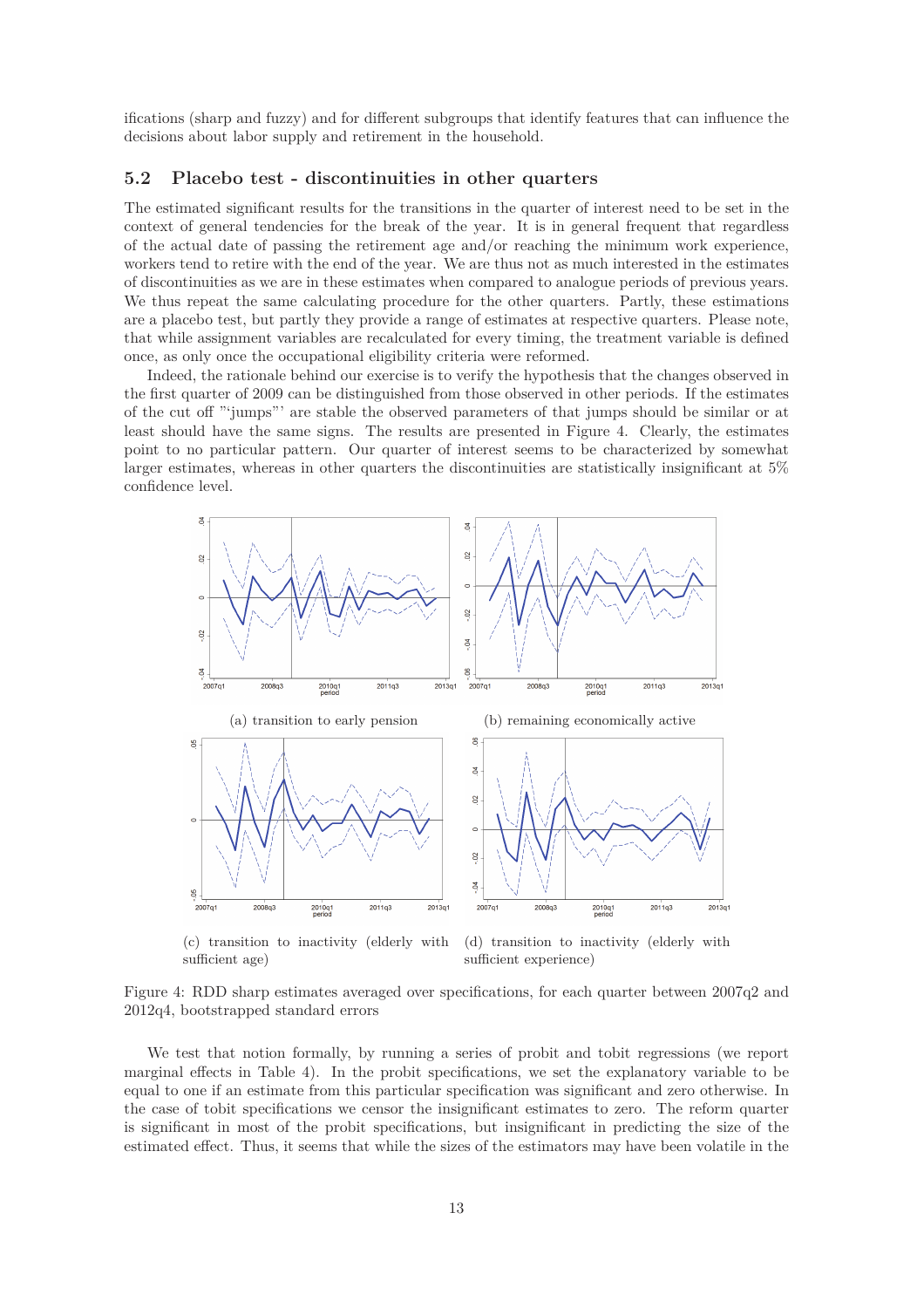analyzed period, the odds that in the reform quarter the actual point estimator is significant are approximately 30-50% higher than in any other quarter.<sup>9</sup>

Including treatment in the specification of the discontinuity estimation does not affect the chances of the estimator to be statistically significant (despite significant share of the population being affected by the treatment). The dummy for the specification with controlling for occupational eligibility is only marginally significant in one of the OLS specifications and insignificant in all probit estimations. Moreover, the estimated sign is negative, which implies that controlling for occupational eligibility – if it has any effect at all – yields lower estimates in the case of discontinuity of remaining active.

|                | all outcome   |            | remaining<br>early |            | transition to inactivity |            |                 |            |           |                        |
|----------------|---------------|------------|--------------------|------------|--------------------------|------------|-----------------|------------|-----------|------------------------|
|                | variables     |            |                    | active     | retirement               |            | (age criterion) |            |           | (experience criterion) |
|                | <b>Probit</b> | <b>OLS</b> | Probit             | <b>OLS</b> | <b>Probit</b>            | <b>OLS</b> | <b>Probit</b>   | <b>OLS</b> | Probit    | <b>OLS</b>             |
| Reform quarter | $0.462***$    | $-0.0010$  | $0.541***$         | $-0.0032$  | $0.484***$               | $-0.0035$  | $0.527***$      | 0.0033     | $0.268**$ | $-0.0011$              |
|                | (0.0546)      | (0.0049)   | (0.104)            | (0.011)    | (0.104)                  | (0.009)    | (0.104)         | (0.011)    | (0.114)   | (0.007)                |
| Treatment      | 0.0012        | $-0.0007$  | 0.0000             | $-0.0144*$ | 0.0045                   | $-0.0027$  | $-0.0000$       | 0.0123     | $-0.0000$ | 0.0011                 |
|                | (0.0191)      | (0.0032)   | (0.036)            | (0.008)    | (0.040)                  | (0.006)    | (0.037)         | (0.008)    | (0.040)   | (0.004)                |
| Constant       |               | 0.0019     |                    | 0.0072     |                          | 0.0020     |                 | $-0.0062$  |           | $-0.0004$              |
|                |               | (0.007)    |                    | (0.006)    |                          | (0.004)    |                 | (0.006)    |           | (0.003)                |
| Observations   | 2576          | 395        | 644                | 84         | 644                      | 109        | 644             | 90         | 644       | 112                    |

| Table 4: The "placebo test" |  |  |
|-----------------------------|--|--|
|-----------------------------|--|--|

*Notes:* Marginal effects reported, \*\*\*, \*\* and \* indicate significance at 0.1%, 1% and 5% levels. OLS estimated for significant specifications only.

OLS specifications are of low informational value. While with lower number of observations lack of significance could stem from insufficient power, in fact it does not seem to be the case. Most of the OLS estimates are substantially lower than in the case of probit estimations, whereas the precision of estimation is high. Thus, we further present only probit estimates (OLS estimates available upon request).

#### **5.3 Room for potential heterogeneity**

For each treatment and definition of the LHS, approximately 20% of the estimates are statistically significant at all. A similar share of significant estimates does not need to necessitate that these are the same specifications or that the size of the estimated discontinuities is similar. Thus, one final attempt to capture the variation in the discontinuities is to test if the control for the additional individual and household characteristics, which maybe predictive of the retirement decisions. To test that contention we run a series of regressions on the obtained coefficients, which are reported in Table 5.

Treatment effect is insignificant in all specifications, but apparently, in all the specifications the reform quarter proves highly significant – increasing the probability of a significant result by app. 30%. These coefficients are somewhat lower than in the Table 4, which may be due to the fact that all of the specifications in Table 5 include a control for at least one additional confounding factor (in addition to the controls for the definition of the outcome variable). This would suggest that possibly the discontinuities observed in the reform quarter were not a homogenous effect, observed stronger in some group of individuals than in others.

Indeed, consitent with this contention is the observation that the estimates in Table 5 – while mostly we fail to reject the null hypothesis – if significant at all, are negative. Specifications where one controls for a small child in a household seem to produce statistically significant results with lower probability, *ceteris paribus*.

Notably, education is systematically significant: when estimates are obtained for individuals with primary or vocational education, the results are less likely to be significant. It is an interesting observation given that the change in the eligibility criteria should have affected this group the least (most of the hazardous occupations are also low skill or manual occupations).

<sup>9</sup> It should also be noted that the post-reform "placebo" test does not stand a fair chance in the post-reform period. Namely, once the eligibility criteria were changed, reaching the previously sufficient age was no longer sufficient to access the early retirement schemes (except for the still eligible professions, of course). Thus, one cannot reasonably expect significant discontinuities for the sharp designs without treatment, but they could actually be statistically significant in the case of the fuzzy estimates with the treatment. They are not significant, even in the case of outcome measures which involve no legal rules, i.e. transition to inactivity.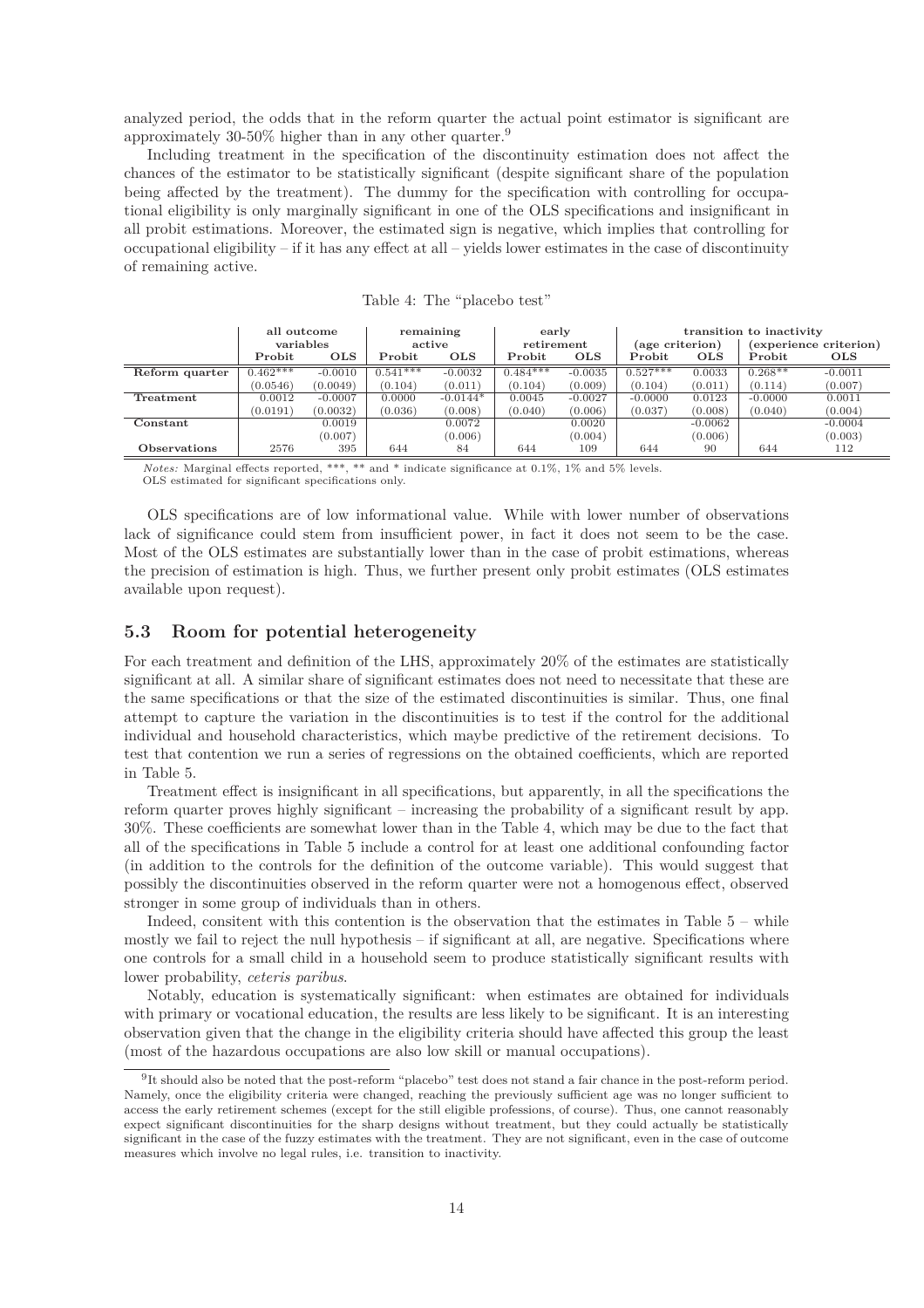|                          | $\left(1\right)$ | $\bf(2)$     | $\left(3\right)$ | $\left(4\right)$ |
|--------------------------|------------------|--------------|------------------|------------------|
|                          |                  |              |                  |                  |
| Reform quarter           | $0.3310***$      | $-0.3311***$ | $0.3309***$      | $0.3312***$      |
|                          | (0.048)          | (0.048)      | (0.048)          | (0.048)          |
| Treatment                | 0.0000           | 0.0000       | $-0.0000$        | 0.0000           |
|                          | (0.016)          | (0.016)      | (0.016)          | (0.016)          |
| Other retired in hh      | $-0.0437$        |              |                  |                  |
|                          | (0.028)          |              |                  |                  |
| Other worker in hh       |                  | $-0.0331$    |                  |                  |
|                          |                  | (0.029)      |                  |                  |
| Kid in hh                |                  |              | $-0.0647**$      |                  |
|                          |                  |              | (0.027)          |                  |
| Female                   |                  |              |                  | $-0.0229$        |
|                          |                  |              |                  | (0.029)          |
| Primary                  | $-0.0637**$      | $-0.0628**$  | $-0.0619**$      | $-0.0657**$      |
|                          | (0.027)          | (0.027)      | (0.027)          | (0.027)          |
| Gymnasium                | $-0.0374$        | $-0.0363$    | $-0.0354$        | $-0.0395$        |
|                          | (0.029)          | (0.029)      | (0.029)          | (0.029)          |
| Vocational               | $-0.0784***$     | $-0.0775***$ | $-0.0767***$     | $-0.0802***$     |
|                          | (0.026)          | (0.026)      | (0.026)          | (0.026)          |
| Secondary                | 0.0420           | 0.0433       | 0.0445           | 0.0392           |
|                          | (0.032)          | (0.033)      | (0.033)          | (0.032)          |
| Tertiary                 | $-0.0361$        | $-0.0350$    | $-0.0341$        | $-0.0383$        |
|                          | (0.029)          | (0.029)      | (0.029)          | (0.029)          |
| FE for outcome variables | Yes              | <b>Yes</b>   | Yes              | Yes              |
| Observations             | 2,576            | 2,576        | 2,576            | 2,576            |

Table 5: Patterns of discontinuities – differences across specifications

*Notes:* Marginal effects from probit estimations.

Standard errors in parentheses, \*\*\*  $p < 0.01$ , \*\*  $p < 0.05$ , \*  $p < 0.1$ 

Summarizing, there is some evidence of discontinuity in transitions out of labor market at the quarter of the eligibility reform. On the other hand, the actual treatment effect contributes to neither size of the discontinuity, nor the probability it even exists. Given the small size of the estimates, we attempted to test it they stand out from similar estimates for other quarters (a placebo test). The results seem to suggest that they do not. In fact, the analysis of the parameters for the whole population of models leads to the conclusion that in general the significance of the discontinuities of all outcome variables in the quarter after the reform is more likely, but the estimates are not substantially larger than in the other periods.

#### **5.4 Discussion of the results**

The analyzed reform was effectively an abolishment of early retirement schemes. The new, medical criteria for occupational eligibility limited the access to pension benefits before reaching the minimum retirement age to less than 15% of the workers. The change was not gradual and could not be anticipated. Given these conditions one should expect large discontinuities. One should also expect the effects to be stronger for the professions which lost eligibility. Finally, one would also expect the discontinuities to be heterogeneous.

Given these expectations, the results provide a relatively small – though statistically significant – estimator of discontinuity. Depending on a measure, the estimates fall into the range of 1 to 3 percentage points. These effects do not seem to be particularly persistent. Moreover, the differences in participation rates do not seem to be driven by the occupational eligibility (or treatment). To be specific, exhibited willingness to retire did not seem to be substantially smaller among the the workers who lost the occupational eligibility than among those who could still access early retirement schemes.

When compared to the estimates for the other countries  $-$  e.g. much less extensive reforms in Austria or Switzerland – the estimated discontinuities were substantially smaller. They were also deprived of clear behavioral patterns. We find no evidence that individual characteristics such as gender or education affect the willingness to retire (or postpone retirement). There is also no support to claim that household level characteristics can explain individual transitions from labor market to inactivity.

Lack of clear pattern explaining the transitions out of labor force and pension benefit take up rates among the workers approaching the retirement age seems to suggest, that increase in labor force participation observed as of 2007 is rather related to other phenomena than to the legislative changes. In this paper, due to the methodological constraints, we effectively provide a tentative estimate of the treatment effect on the treated. The long-run effects of the reform may concern also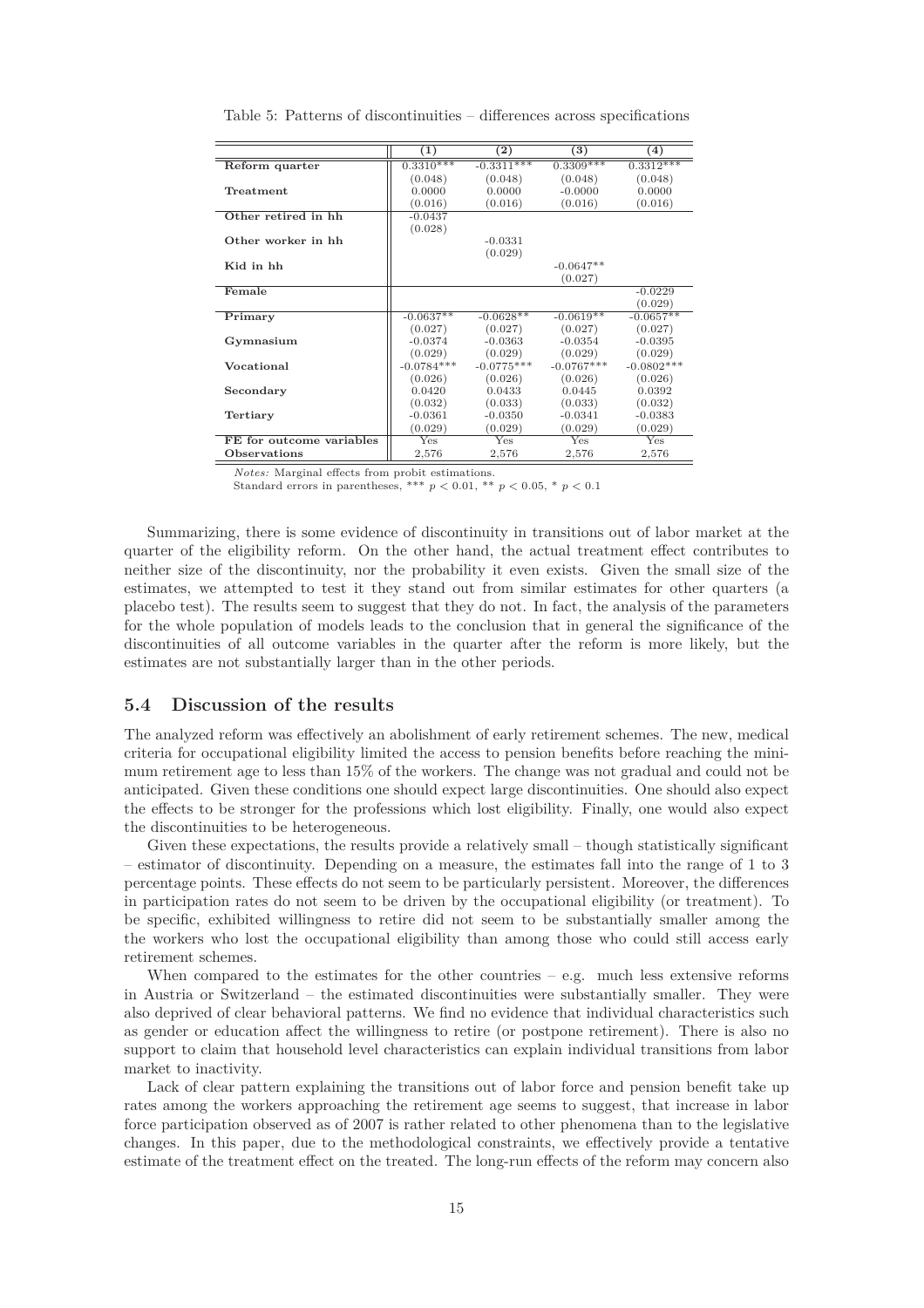the non-treated, i.e. the cumulative effect on the future cohorts who will not be eligible for early retirement schemes.

## **6 Conclusions**

Raising the statutory retirement age or constraining the eligibility criteria for early retirement are typically policies opposed by social actors in most economies. It is often considered that early retirement is a privilege – awarded on a basis of occupation or even simply employment in an industry. In many countries – e.g. France, Italy, Germany – attempts to make the eligibility criteria more strict resulted in general strikes and Poland was no exception from this rule. The economic rationale for such strong resistance to change would need to build on a relatively high valuation of leisure time after exiting the labor market as well as subjective valuation of the unemployment risk after passing the 50 years of age threshold. Yet, in some countries labor force participation grows among the older cohorts. Among others, such trend has started in 2007 in Poland and continues. In 2009 a reform was passed, which highly constrained the eligibility criteria for early retirement. As of 2009 q1 about 85% of professions was no longer eligible for the early retirement schemes, which automatically postponed access to retirement benefits by 5 years for both men and women. In this paper we attempted to evaluate the direct causal effect of this change on exits from the labor market and pension benefit take up rate. We thus tried to assess the immediate effects of the reform.

Following the insights from the literature, we have employed regression discontinuity. Indeed, people tend to retire at retirement age. We were thus not that much interested in one particular discontinuity at the quarter of the reform, but rather if that discontinuity differs from those observed earlier or later. We employed data from Polish Labor Force Survey and carefully developed an assignment strategy, measuring the actual age with sufficient detail to reflect the actual eligibility rules. We constructed four outcome measures: remaining active (despite gaining eligibility), leaving to retirement and exit from labor market without a pension benefit (with or without eligibility). RDD allows thus to asses the effects of treatment on the treated, which can be interpreted as immediate causal effect of the reform.

We find that there are some significant discontinuities in observed probabilities of transitions between the groups eligible and not eligible for early retirement. It confirms that at least in the short run the effect of changes introduced by the reform negatively influenced the probabilities of leaving to retirement and pre-mature labor market exit for elderly workers. There is also a positive causal effect on remaining economically active. However, the estimated effects (discontinuities) are low. More importantly, including the control for actually constrained eligibility has no significant effect on the estimates of discontinuities. In other words, there was some discontinuity in q1 of 2009, but it can hardly be related to the actual legal changes. We thus tested for the patterns in estimates of similar discontinuities over the period 2007q1-2012q4. This can be treated as a placebo test, but also exits to retirement are less likely between q4 and q1 in most of the analyzed years. This exercise reveals that while discontinuity is more likely at the period of the reform, treatment effect is not statistically significant and neither is the role of the confounding environment.

What our results effectively imply is that a large fraction of individuals who remained active in the labor market, would have done so also in the absence of the legislative changes. These results do not imply, however, that in the long run there is little or no room for the labor market effects of constraining the eligibility for early retirement schemes. Thus, our paper offers some interesting policy insights. First, this analysis confirms that the instant effect of the increase of the reform on labor force participation was positive and significant but the estimate was relatively small, which implies also small instantaneous fiscal savings. This may explain why  $-$  given the social resistance – in many countries eligibility reforms are delayed or narrowed in scope. Second, in Poland these are the strong cohort effects that lie behind the continuous increase in the labor force participation among the elderly. The reasons for these cohort effects are yet to be determined. We tested a variety of confounding factors, such as education, gender and household structure and they do not seem to be powerful in explaining the observed patterns. This topic calls for further empirical research, especially given the relatively low take up rates of the early retirement scheme among the eligible. In sum, despite the strong opposition of trade unions and social actors, individual willingness to continue labor market activity seems to be relatively high and eligibility reforms only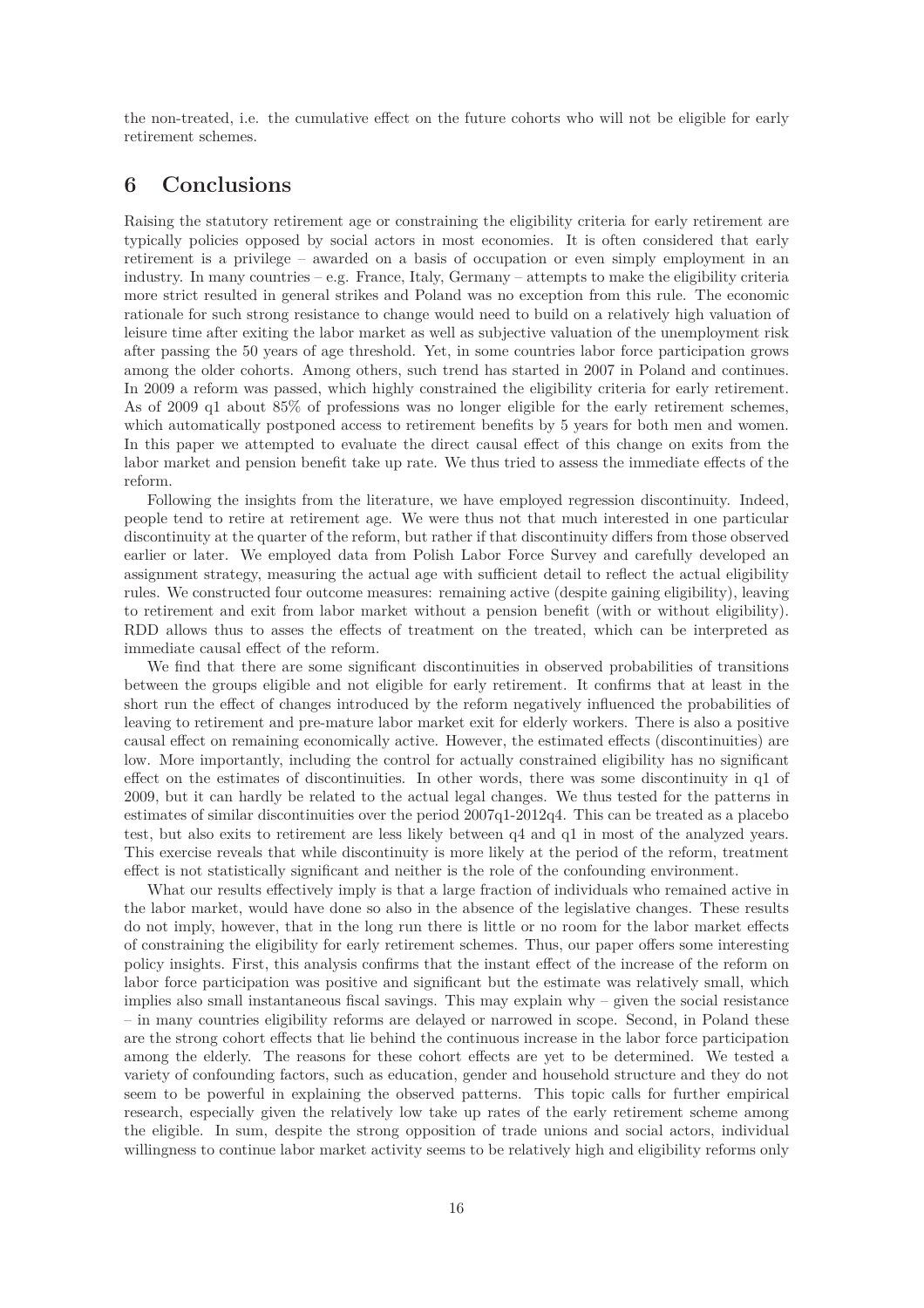reinforce these trends.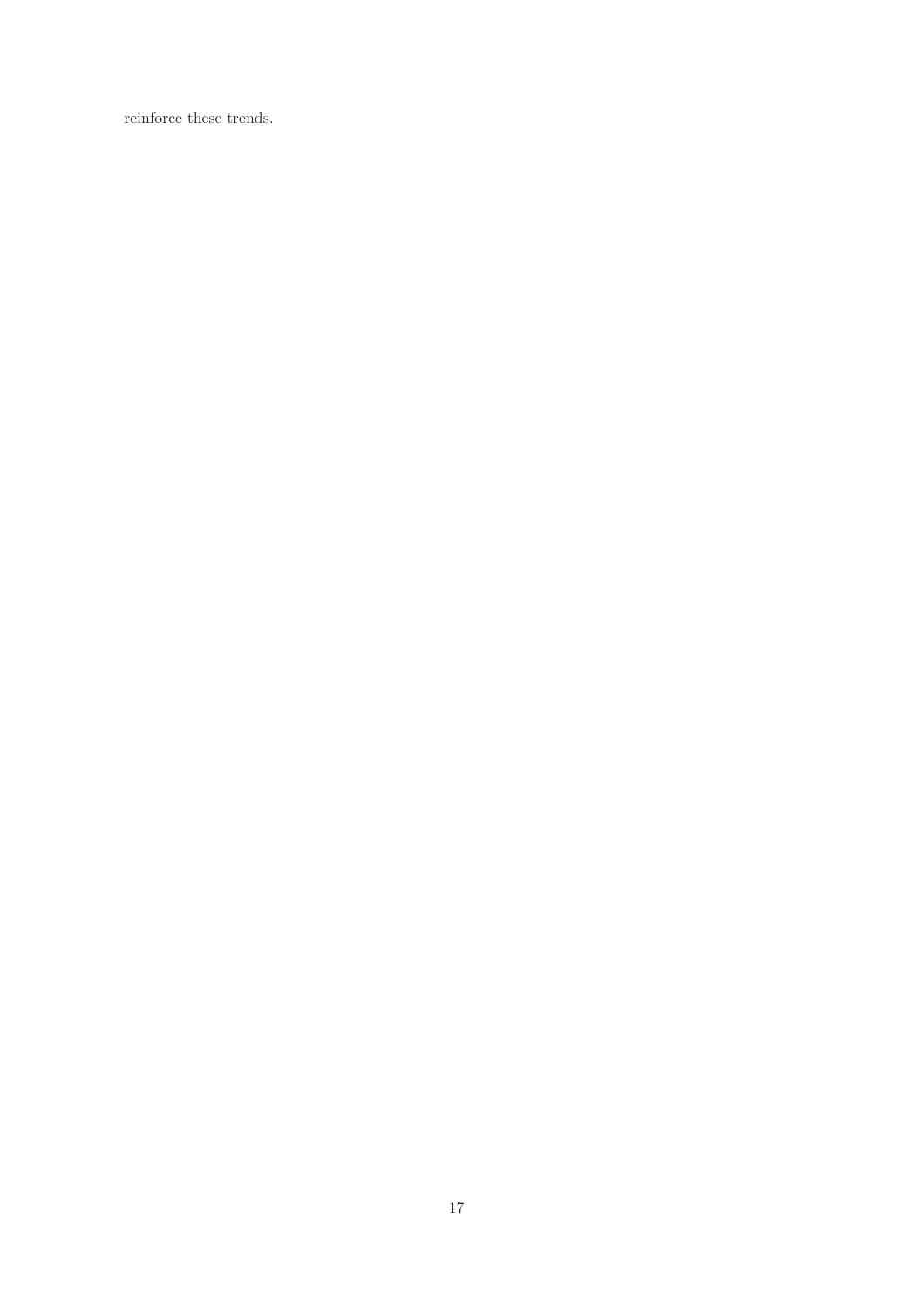# **References**

- Baker, M. and Benjamin, D.: 1999, Early retirement provisions and the labor force behavior of older men: Evidence from canada, *Journal of Labor Economics* **17**(4), 724–756.
- Balleer, A., Gòmez-Salvador, R. and Turunen, J.: 2009, Labour force participation in the euro area: a cohort based analysis, *Working Paper Series 1049*, European Central Bank.
- Barrientos, A. and Villa, J. M.: 2013, Antipoverty transfers and labour force participation effects, *Brooks World Poverty Institute Working Paper Series 18513*, BWPI, The University of Manchester.
- Battistin, E., Brugiavini, A., Rettore, E. and Weber, G.: 2009a, The retirement consumption puzzle: evidence from a regression discontinuity approach, *The American Economic Review* **99**(5), 2209– 2226.
- Battistin, E., Brugiavini, A., Rettore, E. and Weber, G.: 2009b, The retirement consumption puzzle: Evidence from a regression discontinuity approach, *The American Economic Review* **99**(5), 2209–2226.
- Blau, D. and Goodstein, R. M.: 2010, Can social security explain trends in labor force participation of older men in the united states?, *Journal of Human Resources* **45**(2).
- Blundell, R., Meghir, C. and Smith, S.: 2002, Pension incentives and the pattern of early retirement, *The Economic Journal* **112**(478), C153–C170.
- Bosch, N. and ter Weel, B.: 2013, Labour-market outcomes of older workers in the netherlands: Measuring job prospects using the occupational age structure, *IZA Discussion Paper 7252*, IZA Bonn.
- Bound, J. and Waidmann, T.: 2007, Estimating the Health Effects of Retirements, *Working Papers 168*, University of Michigan, Michigan Retirement Research Center.
- Bozio, A.: 2008, Impact evaluation of the 1993 french pension reform on retirement age, *Pensions: An International Journal* **13**(4), 207–212.
- Chen, S. and Klaauw, W. v. d.: 2008, The work disincentive effects of the disability insurance program in the 1990s, **142**(2), 757–784.
- Danzer, A. M.: 2013, Benefit generosity and the income effect on labor supply: Quasi-experimental evidence, *The Economic Journal* **123**(571), 1059–1084.
- Duval, R.: 2003, *The retirement effects of old-age pension and early retirement schemes in OECD countries*, OECD.
- Edmonds, E., Mammen, K. and Miller, D. L.: 2005, Rearranging the family?: Income support and elderly living arrangements in a low-income country, *Journal of Human Resources* **40**(1).
- Eibich, P.: 2014, Understanding the effect of retirement on health using Regression Discontinuity Design, *Health, Econometrics and Data Group (HEDG) Working Papers 14/10*, University of York.
- European Commission: 2012, The 2012 ageing report: Economic and budgetary projections for the EU-27 member states (2010-2060), *European Economy* (2).
- Hairault, J.-O., Langot, F. and Sopraseuth, T.: 2010, Distance to retirement and older workers' employment: The case for delaying the retirement age, *Journal of the European Economic Association* pp. 1034–1076.
- Imbens, G. W. and Lemieux, T.: 2008, Regression discontinuity designs: A guide to practice, *Journal of Econometrics* **142**(2), 615–635.
- Kuhn, A., Wuellrich, J.-P. and Zweimueller, J.: 2010, Fatal attraction? access to early retirement and mortality, *Technical Report 8024*, CEPR Discussion Papers.